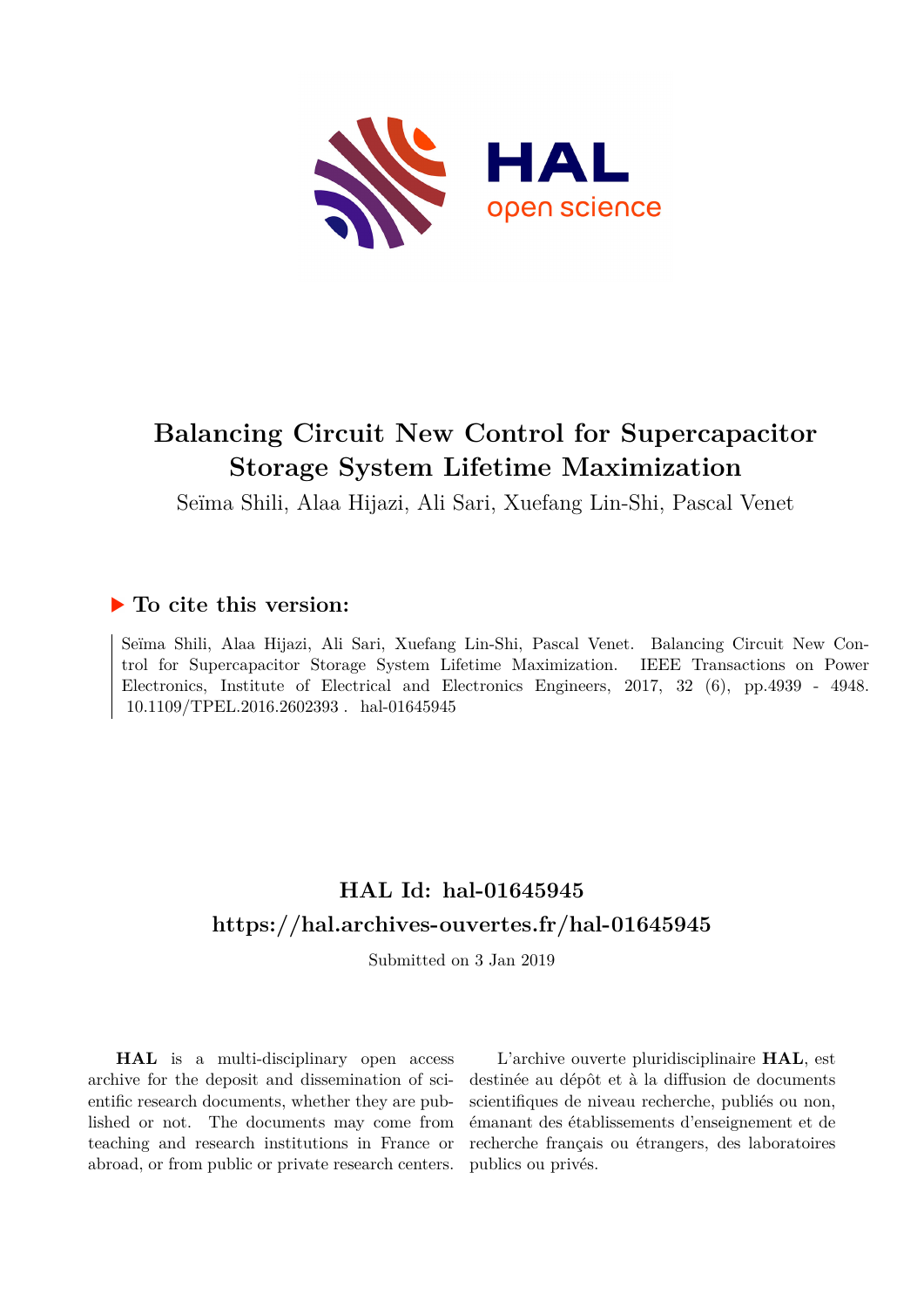# Balancing circuit new control for supercapacitor storage system lifetime maximization

Seima Shili<sup>a</sup>, Alaa Hijazi <sup>b</sup>, Ali Sari<sup>a</sup>, Xuefang Lin-Shi<sup>b</sup>, Pascal Venet<sup>a</sup>

(b) Laboratoire Ampère, UMR CNRS 5005 Université de Lyon, INSA de Lyon, 21 av. Jean Capelle, Bât. Léonard de Vinci Villeurbanne, F-69621 Cedex, France.

*Abstract*— Energy storage elements such as supercapacitors are widely used in high power applications. However, due to single cell voltage limitation, an energy storage system with large number of supercapacitors is often employed. Energy management systems are associated to energy storage systems in order to assure user and equipment safety. Balancing circuits, which enable the equalization of the voltage of each element in series, are a part of energy management system device. The work presented in this paper aims to enhance the lifetime of energy storage systems. It relies on better controlling balancing circuits on the terminals of the storage system elements. With the conventional function of balancing circuit, the energy storage system is limited by its weakest element which may fail prematurely. Thus, a new balancing approach is presented, discussed and analyzed. It is based on the elements degradation level prediction. The model predictive control used with the new approach, aims to equalize aging speed between elements of a module and ensures a maximum lifetime to the energy storage system. A comparison with the conventional control, shows that adopting this new approach, with the same equipment, can enhance the storage system's lifetime by dozens percent.

*Index Terms*— Balancing circuit, Battery Management System (BMS), Electrochemical Double Layer Capacitor (EDLC), State Of Health (SOH), supercapacitor.

<sup>(</sup>a) Laboratoire Ampère, UMR CNRS 5005 Université de Lyon, Université Claude Bernard Lyon 1, 43 bd du 11 novembre 1918, Bât. Omega Villeurbanne, F-69622 Cedex, France.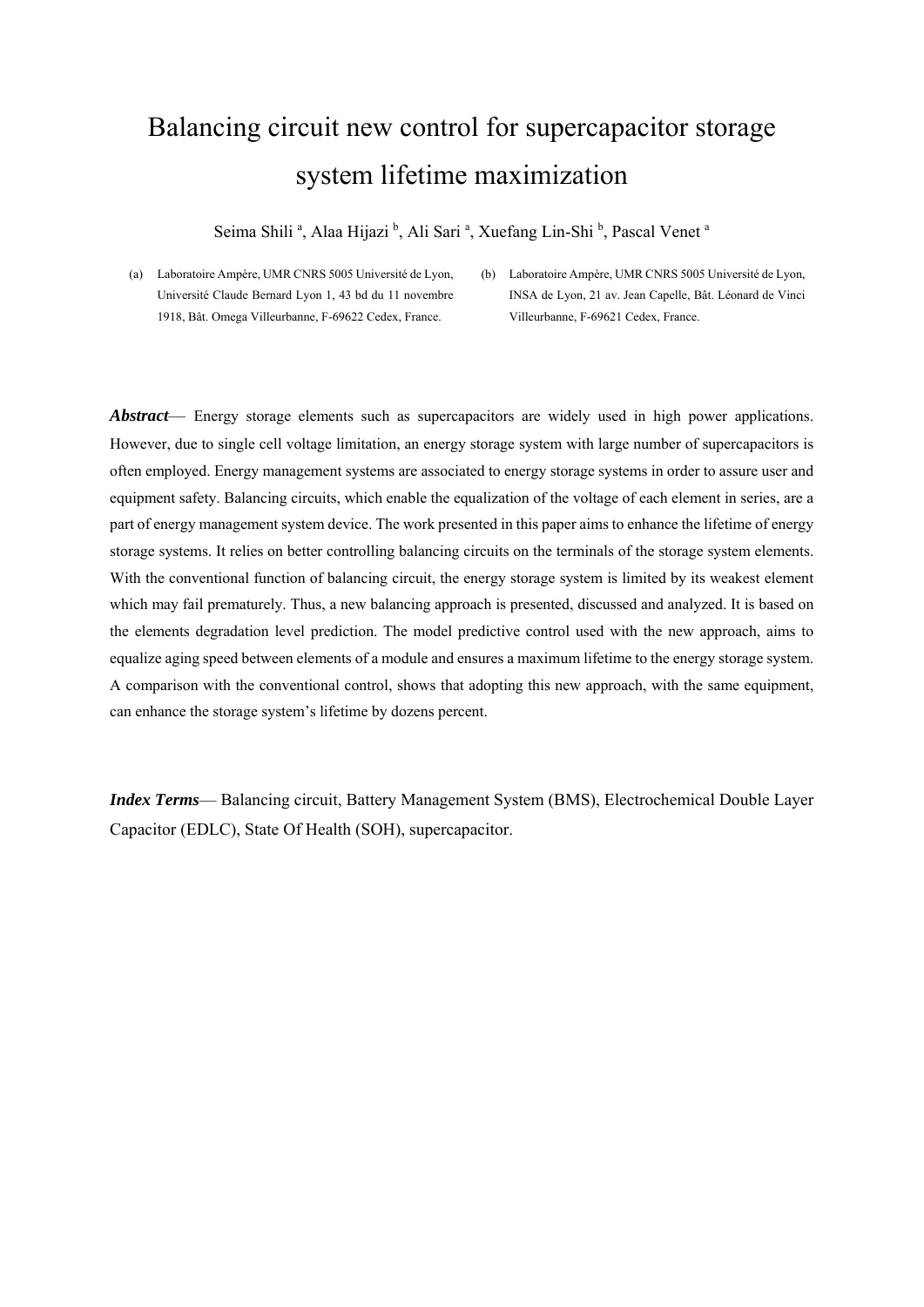#### **I. INTRODUCTION**

Electrochemical double layer capacitors (EDLC) [1], generally referred to supercapacitors or ultracapacitors [2][3][4][5], are employed in many areas such as transport applications and uninterruptible power supply. In fact, they offer multiple advantages when compared to other energy storage systems [6]. They are characterized by their low series resistances, high power densities, good performances in low temperatures and relatively high cycle lives [7][8]. This explains their usage in devices that supply or recover high pulse power [9][10][11][12]. In several applications, the voltage of the energy storage system is significantly higher than the voltage of a single cell which is limited to 3V. Therefore, a large number of supercapacitors is stacked in a module, called supercapacitor energy storage system (SESS), in order to reach the required value of the voltage [13].

Similarly to electrochemical batteries, energy management is essential for security and reliability reasons. Battery management system (BMS) is the most widespread appellation of those energy management systems [14][15]. However, other appellations also exist in the market. Supercapacitor manager (SCM) is used in the following to avoid the confusion with battery energy storage systems. Generally, this system protects the storage module from damage and maintains it in accurate and reliable operational conditions. In fact, it performs several tasks such as voltage and temperature monitoring, states estimation (state of charge…), thermal management, safety management, and balancing. Its functions are based on measuring some variables like voltage, current and temperature.

This paper develops the balancing function of the SCM in order to enhance the lifespan of the supercapacitor energy storage system.

Balancing function aims to equalize voltage between SESS elements using balancing circuits. This equalization is compulsory for energy storage systems. Indeed, voltage differences between same module elements are obviously present and increase during operation due to intrinsic and environmental causes. Intrinsic causes concern manufacture tolerance and initial characteristic differences between same types of supercapacitor while environmental causes are mainly the thermal dispersion across the pack. Balancing function resolves the issue of voltage inequality. Methodologies used to balance the cell voltage in a supercapacitor energy storage system are categorized into dissipative and redistributive (or non-dissipative) [16][17] . Dissipative balancer removes the excess charge from the higher charged cells through a balancing circuit resistor. Redistributive balancing circuit removes charge from higher energy cell or cells and transfers it to the lower charged ones. Energy transfer is assured by using various circuit designs employing capacitors, inductors and/or converters [18][19][20][21]. The redistributive balancing circuit is very beneficial. However, the dissipative one remains widely present in the marketplace due to its simplicity and low cost [22][23][24]. For supercapacitor energy storage systems, dissipative equalization method is the only technique existing in the market today.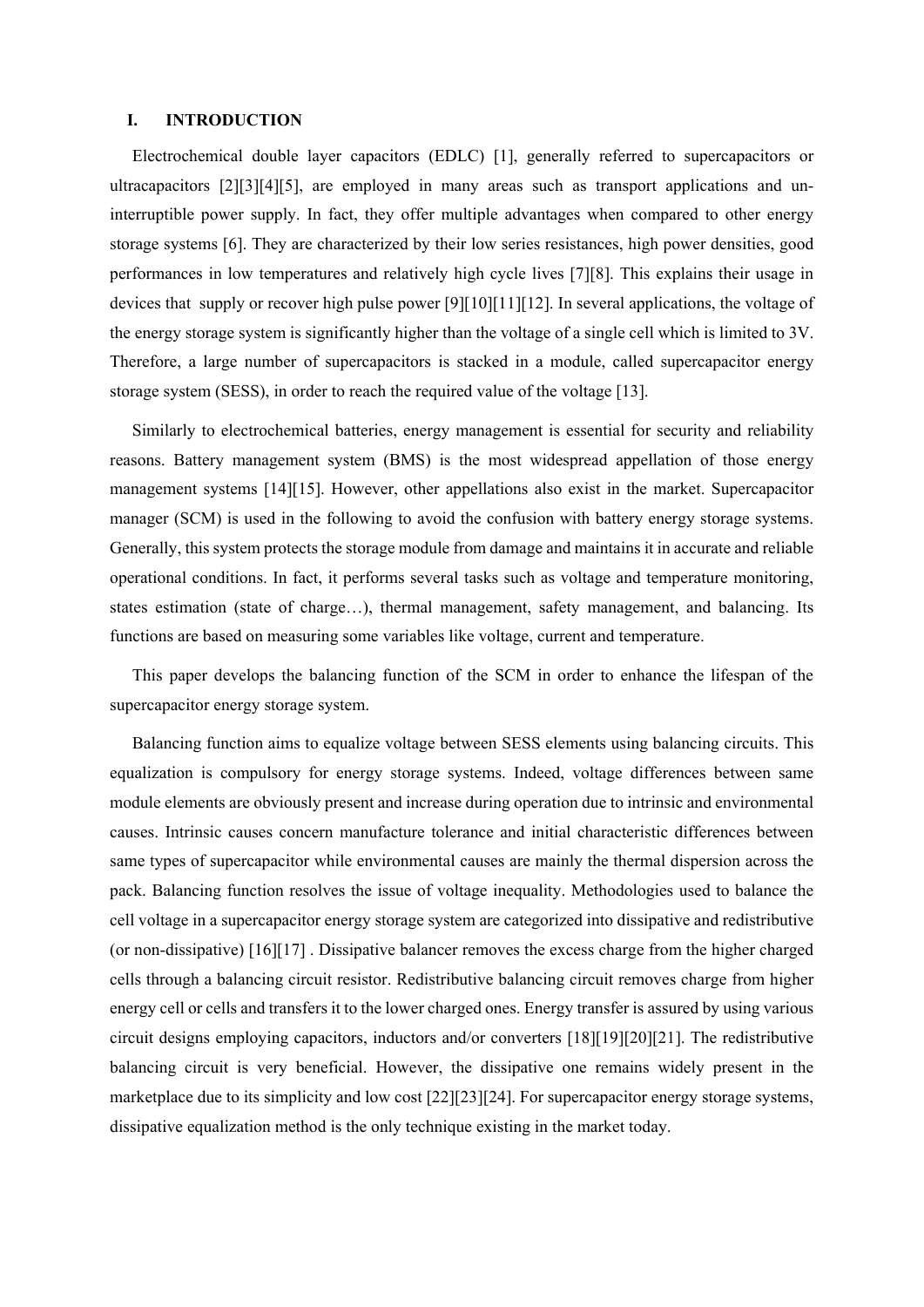The work presented in this paper explores the dissipative balancing circuit also known as the switched shunt resistor or controlled shunting resistor. This circuit is composed of a resistor associated to a switch and connected in parallel to each cell. When the imbalance occurs, the classical on-off switch control dissipates energy, protects cells from over-charging and minimizes global voltage dispersion inside the pack [16].

This classical balancing control strategy only takes the voltage dispersion into account. However, temperature is an important aging factor and should not be neglected when balancing the cells. Some experiment results show that temperature differences between same pack elements can reach up to 10 °C [25]. Then, if voltage equalization is established without temperature considerations the system will suffer from state-of-health imbalances and cell failures.

This paper proposes a new balancing circuit control strategy that considers cell voltage, temperature and aging dispersion in order to maximize the lifespan of the whole storage system. The model predictive control tool includes this new strategy. Unlike classical equalization, the new control approach doesn't aim to equalize voltages but equalizes the speed of degradation of each cell. It will produce voltage dispersion that compensates the aging differences inside the energy storage pack. Indeed, the more the cell is degraded, the less it is solicited and reciprocally.

The remainder of the paper is organized as follows. Section II reviews the supercapacitor aging behavior in order to explain the aging model. The predictive control is based on this model. Section III describes the new model predictive control of the balancing circuit and the objectives of the lifetime maximization. Section IV presents realistic simulation using Matlab/Simulink to demonstrate the good performance of the new control approach. Finally, section V summarizes the simulation results and compares them to classical voltage equalization under same operating conditions.

#### **II. System Aging Behavior**

This section introduces the supercapacitor aging behavior in order to understand the lifetime evolution of the energy storage system and the benefit of the model presented.

#### **A. Supercapacitor aging behaviour**

Lifetime of supercapacitors is limited. Their energy storage mechanism is theoretically electrostatic, electrochemical reactions unfortunately exist. They correspond mainly to residues of acidic or organic chemicals used for digging porosity in pure carbon during the activation process. Those parasitic species are reactive under supercapacitor voltage and temperature. They lead to solid and gases products that participate in the aging process of the supercapacitor. The aging mechanisms are principally the loss of usable energy storage surface and the increase of pressure inside the supercapacitor. The loss of usable energy storage surface causes the decrease of capacitance through time. Moreover, the pressure increase causes electrode cracks and supercapacitor packaging lengthening which damages the collectors [26].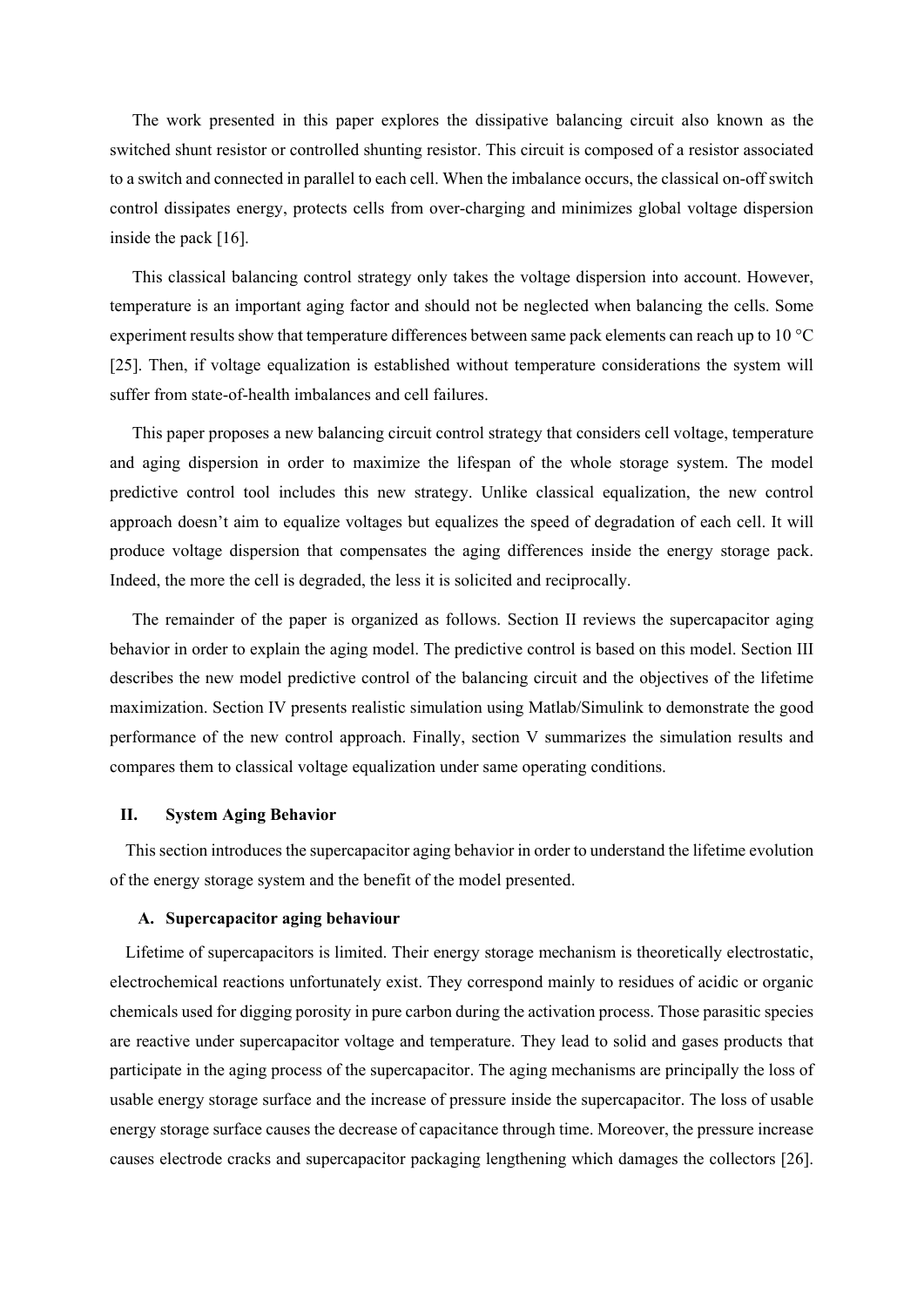Thus, the aging phenomena leads to a loss of capacitance (loss of energy storage surface) and an increase of resistance (decrease of the mobility of ions in the separator because of trapped gases and contacts damages with overpressure) [27][28][29]. Classical end of life criteria are generally defined as the loss of 20 % of the initial capacitance and the double of the initial equivalent series resistance. Consequently, the cells inside the pack have different ages depending on the temperature, voltage and cycling stresses they have experienced. The pack end of life is defined when the weakest cell reaches one of its end of life criteria [30].

#### **B. Supercapacitor degradation law**

The classical aging model for supercapacitors is Eyring's law that estimates the aging rate. This law stipulates that a 200 mV voltage surplus increases the aging by a factor of 2 and have the same effect as a temperature increase of  $10^{\circ}$ C [25].

Research on high power cycling test reported that the storage element aging behavior is also affected by the type of cycling [31][32][33].

Therefore, the model chosen to represent a supercapacitor aging incorporates power cycling effect in the classical Eyring's model. The lifetime of the supercapacitor  $\tau_d$  taking into account cell voltage, temperature and RMS current over a time laps is then expressed by (1) [25].

$$
\tau_d = \tau_0 \cdot \frac{T}{\int_{t_f}^{t_i} \exp(\frac{V(t)}{V_0} + \frac{\theta(t)}{\theta_0} + \frac{I_{RMS}}{I_{RMS}})dt} \tag{1}
$$

Where, V(t),  $\Theta$ (t) and I<sub>RMS</sub> are voltage, temperature and RMS current.  $\tau_0$ ,  $V_0$ ,  $\Theta_0$  and I<sub>RMS0</sub> are constants.  $t_f$  and  $t_i$  are the final time and the initial time of a period T.

According to the classical end of life criteria, during this estimated lifetime, supercapacitor capacitance and equivalent series resistance are supposed to start by their initial values  $(C(0)$  and ESR(0)) and evolve until reaching their final values  $0.8 \cdot C(0)$  and  $2 \cdot ESR(0)$ .

#### **III. New Predictive control approach for balancing circuit**

Finite Control Set Model predictive control (FCS-MPC) is an advanced popular tool used in many fields. Its principle is based on the predictive discrete-time model of the system [34]. At each sample time, it predicts the system response for the finite set of switching states of control. The switching state that minimizes a user defined cost function is selected. Thanks to this updated prediction strategy, the control simplicity and efficiency of the FCS-MPC have been demonstrated to be strong [9][35][36].

In this section, the predictive model and the control objectives formulated as a maximizing cost function are described.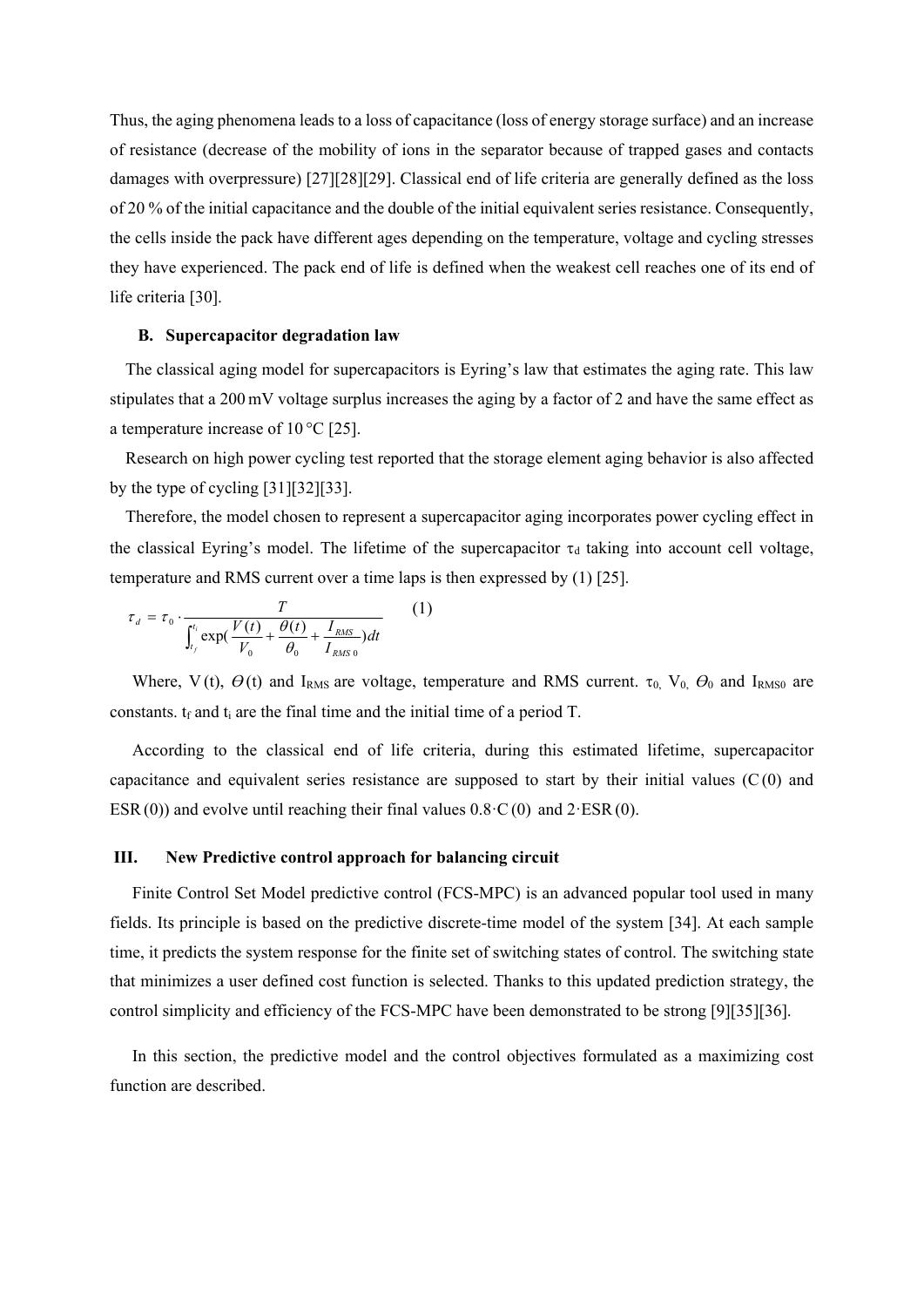#### *A.* **System description**

Consider a supercapacitor energy storage pack composed of n supercapacitors placed in series and n switched shunt resistors placed at the terminal of each cell as a balancing circuit. The electrical model chosen to represent a supercapacitor is the series connection between a capacitance C and a resistance ESR (Equivalent Series Resistance). Despite the simplicity of the model, it is sufficient to represent the required electrical and aging behavior of the cell. Indeed, as mentioned before, the capacitance C and the resistance ESR are the two electrical parameters changing with age. The n switches  $S_i$  (usually MOSFET) are controlled in order to maximize the lifespan of the whole storage system (see Fig.1).



Fig. 1. Energy storage system and its balancing circuits, C<sub>i</sub>: cell capacitor, ESR<sub>i</sub>: cell equivalent series resistance, V<sub>i</sub>: cell voltage, T<sub>i</sub>: cell temperature,  $R_{bi}$ : balancing circuit resistance,  $S_i$ : balancing circuit switch.

#### *B.* **Predictive model**

The aim of the predictive model is to predicate the lifetime of the system. This goal is achieved by representing the relationship between the balancing circuit control and the aging of the cell.

The following introduces the modeling steps.

When i<sup>th</sup> balancing circuit is activated ("On" state), it transfers a part of the cell input current into its balancing resistor and dissipates energy. When it is disabled ("Off" state), the total input current passes through the cell.

For  $i = 1...n$ , the i<sup>th</sup> storage element instant voltage is given by (2) (see Fig. 1).

$$
V_i(t) = V_{Ci0} + \frac{1}{C_i(t)} \int I_{sci}(t) dt + ESR_i(t) \cdot I_{sci}(t) \qquad (2)
$$

$$
I_{sci}(t) = I(t) - (S_i(t) \cdot \frac{V_i(t)}{R_b})
$$
 (3)

Where,  $V_{\text{Ci}0}$ ,  $C_i(t)$  and  $ESR_i(t)$  are the initial voltage, the actual capacitance and ESR of the i<sup>th</sup> supercapacitor respectively,  $I_{\text{sci}}(t)$  is the current through the i<sup>th</sup> supercapacitor and I(t) is the storage system input current. Same balancing circuit for each element on the whole storage system is considered. Therefore, the balancing resistor values are all equal to  $R_b$ .

 $S_i(t)$  represents the i<sup>th</sup> current of the supercapacitor balancing circuit MOSFET sequence, where,

 $S_i(t) = 0$  if i<sup>th</sup> MOSFET is "Off"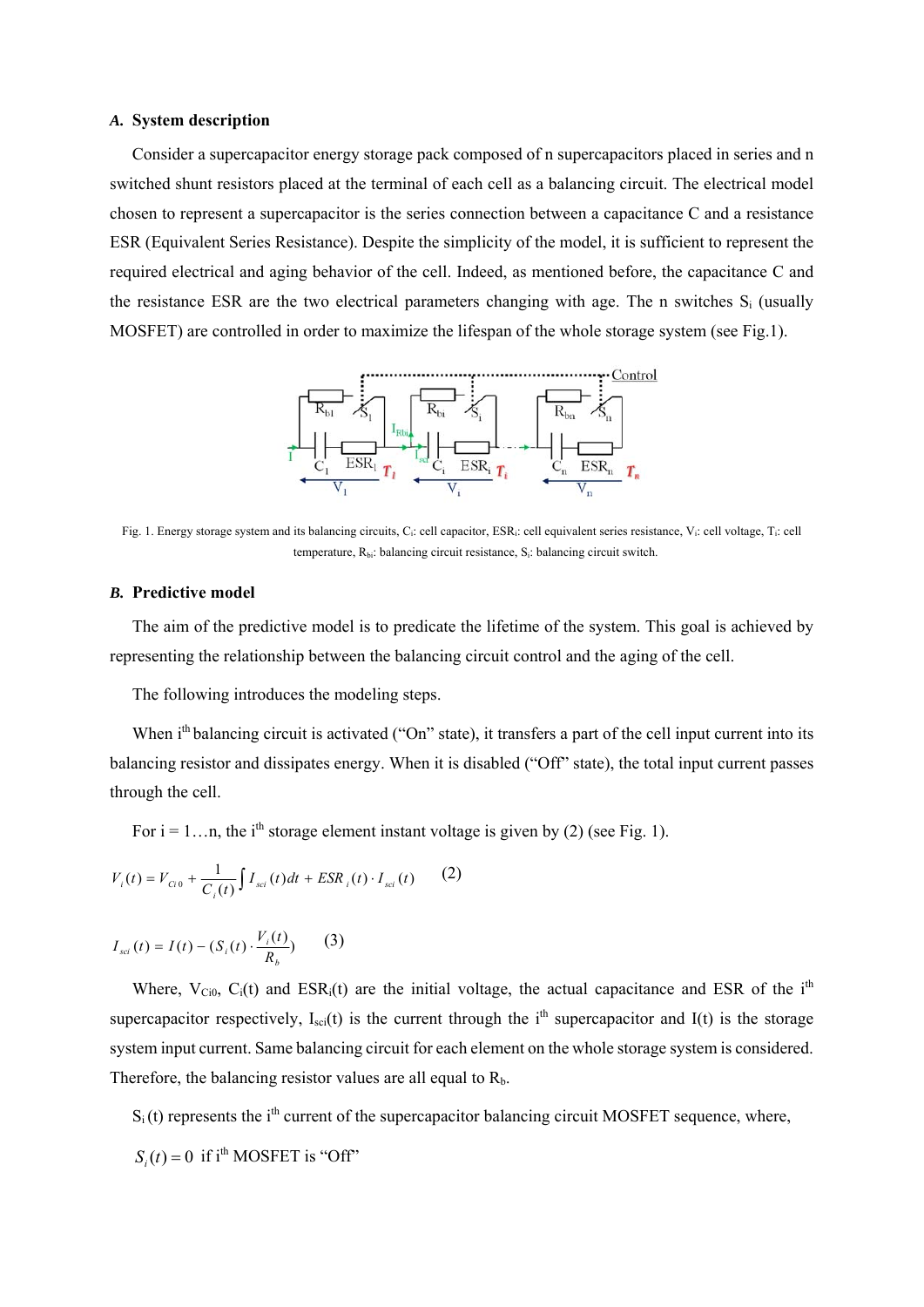## $S_i(t) = 1$  if i<sup>th</sup> MOSFET is "On"

Therefore, equation (2) becomes:

$$
V_i(t) = V_{Ci0} + \frac{1}{C_i(t)} \int \left( I(t) - (S_i(t) \cdot \frac{V_i(t)}{R_b}) \right) dt + ESR_i(t) \cdot \left( I(t) - (S_i(t) \cdot \frac{V_i(t)}{R_b}) \right) \tag{4}
$$

Then:

$$
\frac{dV_i(t)}{dt} = \frac{d\left(\frac{1}{C_i(t)}\int \left(I(t) - (S_i(t) \cdot \frac{V_i(t)}{R_b})\right)dt\right)}{dt} + \frac{d\left(ESR_i(t) \cdot \left(I(t) - (S_i(t) \cdot \frac{V_i(t)}{R_b})\right)\right)}{dt}
$$
(5)

While,

*dt*  $V_i(t + dt) - V_i(t)$  $\frac{dV_i(t)}{dt} = \frac{V_i(t + dt) - V_i(t)}{dt}$  (6)

ESR<sub>i</sub>(t), C<sub>i</sub>(t), S<sub>i</sub>(t) and I(t) are constant during *dt*. Therefore, equation (5) becomes:

$$
\frac{dV_i(t)}{dt} = \frac{1}{C_i} \left( I - (S_i \cdot \frac{V_i(t)}{R_b}) \right) - \left( ESR_i \cdot \frac{S_i}{R_b} \cdot \frac{dV_i(t)}{dt} \right) \tag{7}
$$

Consequently,

$$
V_i(t+dt) = \left(\frac{1}{C_i} \cdot \left(\frac{R_b}{R_b + ESR_i \cdot S_i}\right)\right) \cdot I \cdot dt + \left(1 - \frac{dt \cdot S_i}{C_i \cdot (R_b + ESR_i \cdot S_i)}\right) V_i(t) \tag{8}
$$

The dynamic of the i<sup>th</sup> supercapacitor voltage is represented by a discrete time model (9):

$$
V_i(k+1) = \left(\frac{1}{C_i} \cdot \left(\frac{R_b}{R_b + ESR_i \cdot S_i}\right)\right) \cdot I \cdot ts + \left(1 - \frac{tp \cdot S_i}{C_i \cdot (R_b + ESR_i \cdot S_i)}\right) V_i(k) \tag{9}
$$

S<sub>i</sub> represents the i<sup>th</sup> switch control state, k∈N denotes the discrete time step, ts is the sample time, R<sub>b</sub> is the balancing resistor value, C<sub>i</sub> is the i<sup>th</sup> cell capacitance, ESR<sub>i</sub> is the i<sup>th</sup> cell ESR and V<sub>i</sub>(k) is the i<sup>th</sup> cell voltage at k.

The second modeling step is the prediction of the supercapacitor lifetime using the voltage model prediction.

The discretization of the lifetime defined by (1)  $\tau_{di}(k)$  is expressed by (10).

$$
\tau_{di}(k) = \tau_0 \cdot \frac{1}{\frac{ts}{T_w} \sum_{j=k-\frac{Tw}{ts}}^{j=k} \exp(\frac{V_i(j)}{V_0} + \frac{\theta_i(j)}{\theta_0} + \frac{I_{RMS}}{I_{RMS0}})}
$$
(10)

 $\tau_{di}(k)$  is the i<sup>th</sup> supercapacitor lifetime taking into account the cell voltage, temperature and RMS current over running window  $T_w$ ,  $(T_w = \alpha$ ·ts with  $\alpha$  a constant).

Thus in (11), the predictive lifetime over the running window  $T_w$  points includes the predictive voltage (9) with the switched control state.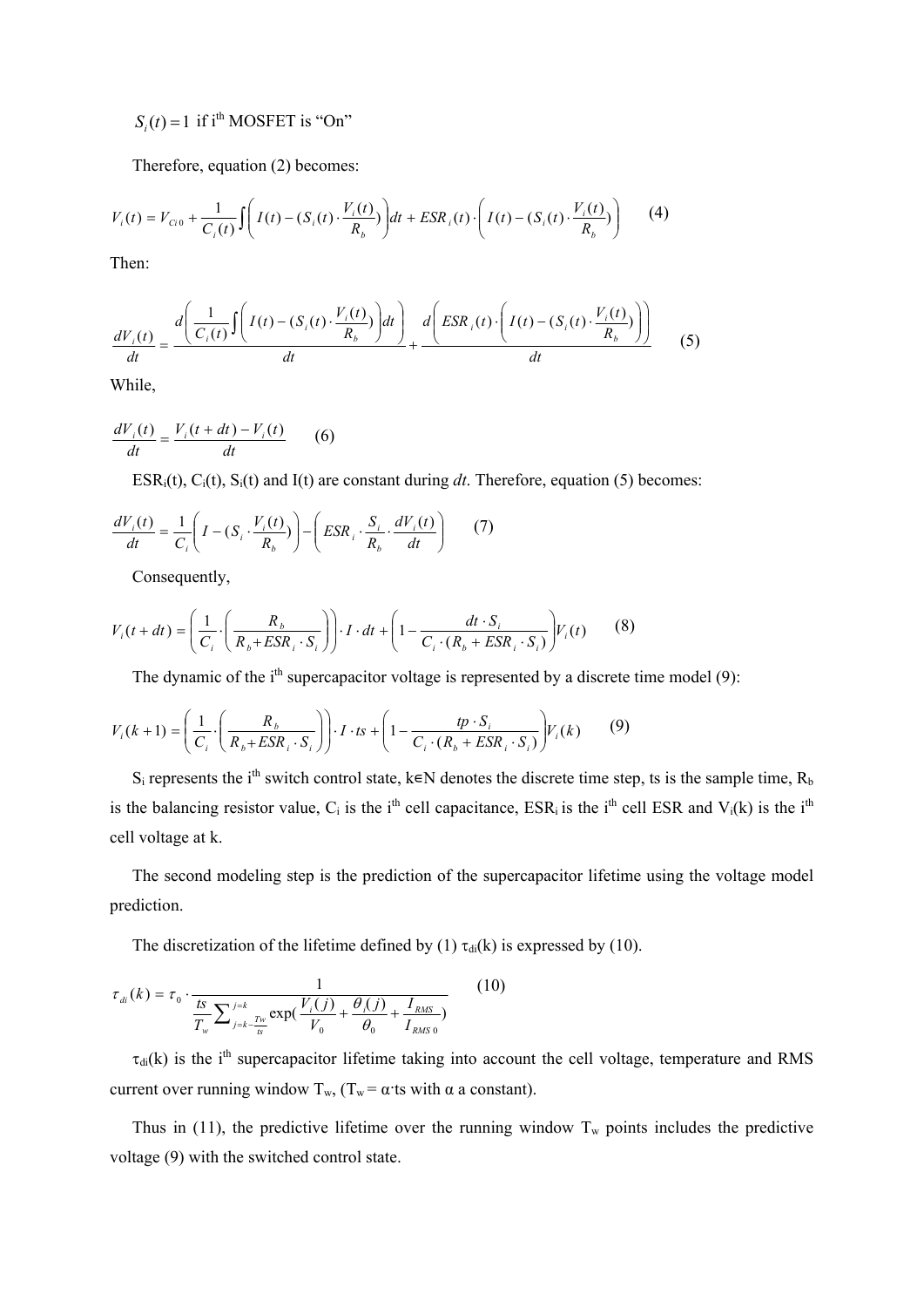$$
\tau_{di}(k+1) = \tau_0 \cdot \frac{1}{\frac{ts}{T_w} \sum_{j=k+1}^{j=k+1} \frac{T_w}{ts} \exp(\frac{V_i(j)}{V_0} + \frac{\theta_i(j)}{\theta_0} + \frac{I_{RMS}}{I_{RMS 0}})}
$$
(11)

The dynamic of the cell's temperature is much slower than the dynamic of the voltage [37]. Therefore, the temperature is supposed to be constant between two consecutive discrete times (12).

$$
\theta_i(k) = \theta_i(k+1) \qquad (12)
$$

The next modeling step is the prediction of the supercapacitor aging behavior. As mentioned before, it is related to capacitance or ESR deterioration. Thus, the evolution of the parameters of the balancing control is modeled as a predictive model in order to monitor supercapacitor's aging behavior. Experiments show that supercapacitor's ESR and C deterioration evolves simultaneously [38][39][40]. Thus, prediction of one of these parameters is sufficient for aging monitoring. In this case, the prediction involves the ESR evolution. The ESR predictive evolution is inspired from linear evolution of ESR at specific voltage temperature and current solicitation [25][41][42].

Figure 2 schematizes the  $ESR_i$  evolution. At every step time tp, the equivalent series resistance increases linearly to reach its following value. The linear evolution from one step to another depends on the supercapacitor solicitations (voltage, temperature and RMS current). Indeed, during a period of time, indication about cell temperature, voltage and RMS current provides the corresponding lifetime of the supercapacitor  $\tau_{di}$ . This lifetime represents the time that the initial ESR (ESR<sub>i</sub>(0)) reaches linearly its end of life criterion,  $(2·ESR<sub>i</sub>(0))$ . Thus, actual  $ESR<sub>i</sub>(k)$  evolves to  $ESR<sub>i</sub>(k+1)$  during tp. Similarly,  $ESR_i(0)$  evolves to 2 $ESR_i(0)$  during  $\tau_{di}(k)$  (13). This is represented by the lines having the same slope.

$$
ESR_i(k+1) = ESR_i(k) + \left[\frac{ESR_i(0)}{\tau_{di}(k)} \cdot tp\right] \qquad (13)
$$

The ESR predictive evolution model according to the cell lifetime is presented by equation (14). This equation presents  $ESR_i(k+2)$  in function of the current  $ESR_i(k)$  and includes the lifetime model prediction.

$$
ESR_{i}(k+2) = ESR_{i}(k+1) + \left[\frac{ESR_{i}(0)}{\tau_{di}(k+1)} \cdot tp\right]
$$
 (14)

Where,

$$
ESR_{i}(k+2) = ESR_{i}(k) + \left[\frac{ESR_{i}(0)}{\tau_{di}(k)} \cdot tp\right] + \left[\frac{ESR_{i}(0)}{\tau_{di}(k+1)} \cdot tp\right]
$$
(15)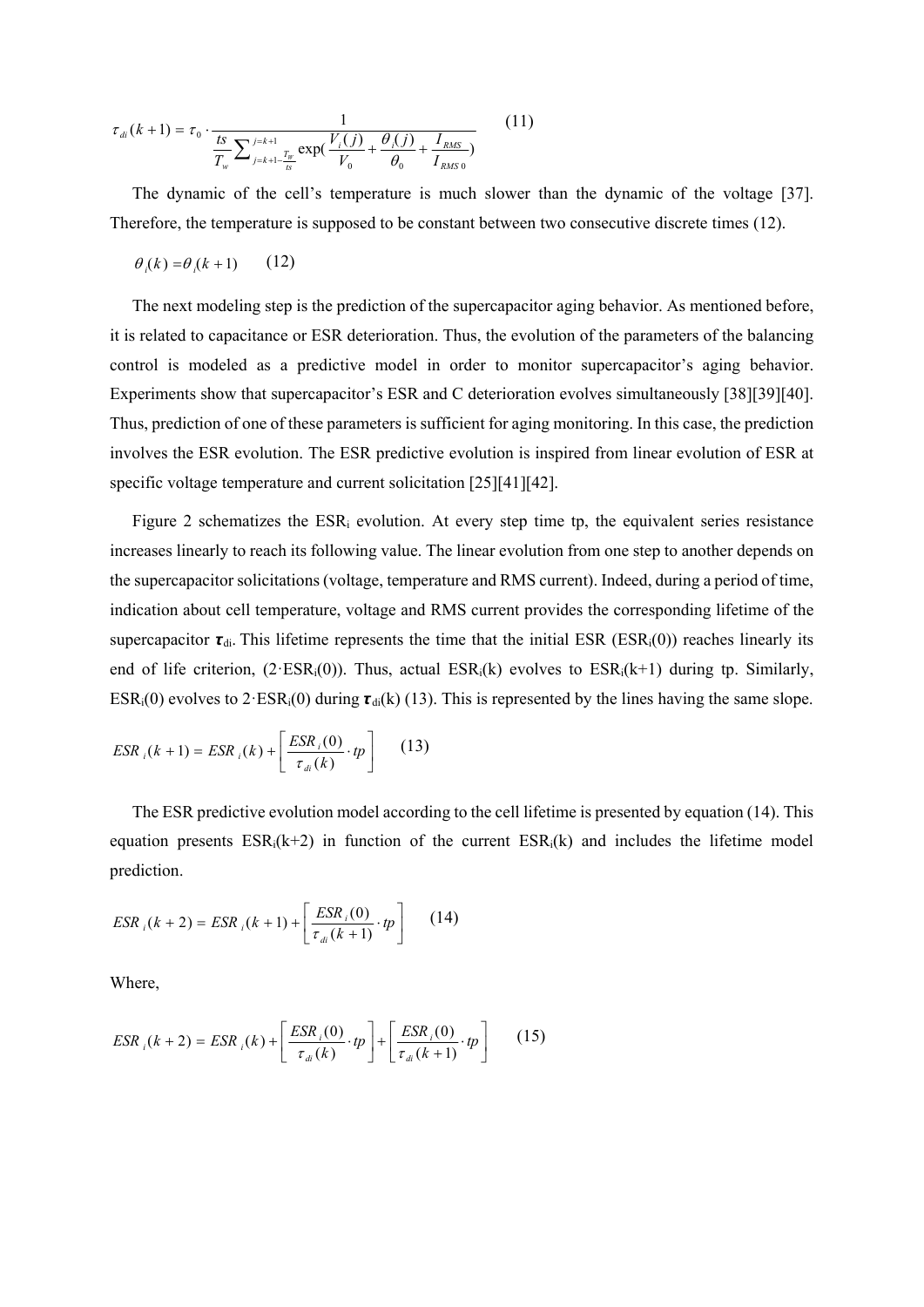

Fig. 2. ESR evolution principle

The same approach can be also applied for the monitoring of the capacitance that would decrease from its initial value  $C_i(0)$  to 80% of  $C_i(0)$ .

The final modeling step is the cell state of aging prediction. The cell state of health (SOH) is a normalized lifetime indicator. It starts with 1 for each new cell and ends with zero when the cell reaches the end of life criteria.

When the ESR is chosen to monitor the cell aging, it is expressed by (16).

For the i<sup>th</sup> storage system cell i $\in$  [1, n], SOH is given by:

$$
SOH_{i}(k+2) = \frac{(2 \cdot ESR_{i}(0)) - ESR_{i}(k+2)}{ESR_{i}(0)} \tag{16}
$$

Finally, the cell's predictive state of aging is represented according to the current solicitations and balancing control.

This final predictive model presented in equation (16) requires information about cells voltage, temperature, current, capacitance and ESR. The voltage, temperature and current measurements are already present thanks to the SCM instrumentation. Indeed, conventional SCM usually monitor each cells thermal and electrical stresses. However, in some cases, individual thermal measurements are not present and supercapacitor temperature could be deduced with a thermal model. The work presented in [37], introduces a simple but efficient thermal model that could be used for example.

The information about capacitance and the ESR is supposed available in this paper. Those parameters evolve very slowly compared to measured data. So, they could be estimated occasionally, online, by the SCM, using observers or some balancing circuit new control [43].

Thus, at each step of time, the predictive model is calibrated with the real measured and estimated supercapacitor stresses and parameters consecutively.

This SOH modeling is the base of the predictive uncommon control strategy.

#### *C.* **Control objectives**

The control of one balancing circuit has only two states, "On" and "Off". So, for n switches, there are  $2<sup>n</sup>$  possible switching control sequences. Because of to the predictive model, one sequence is chosen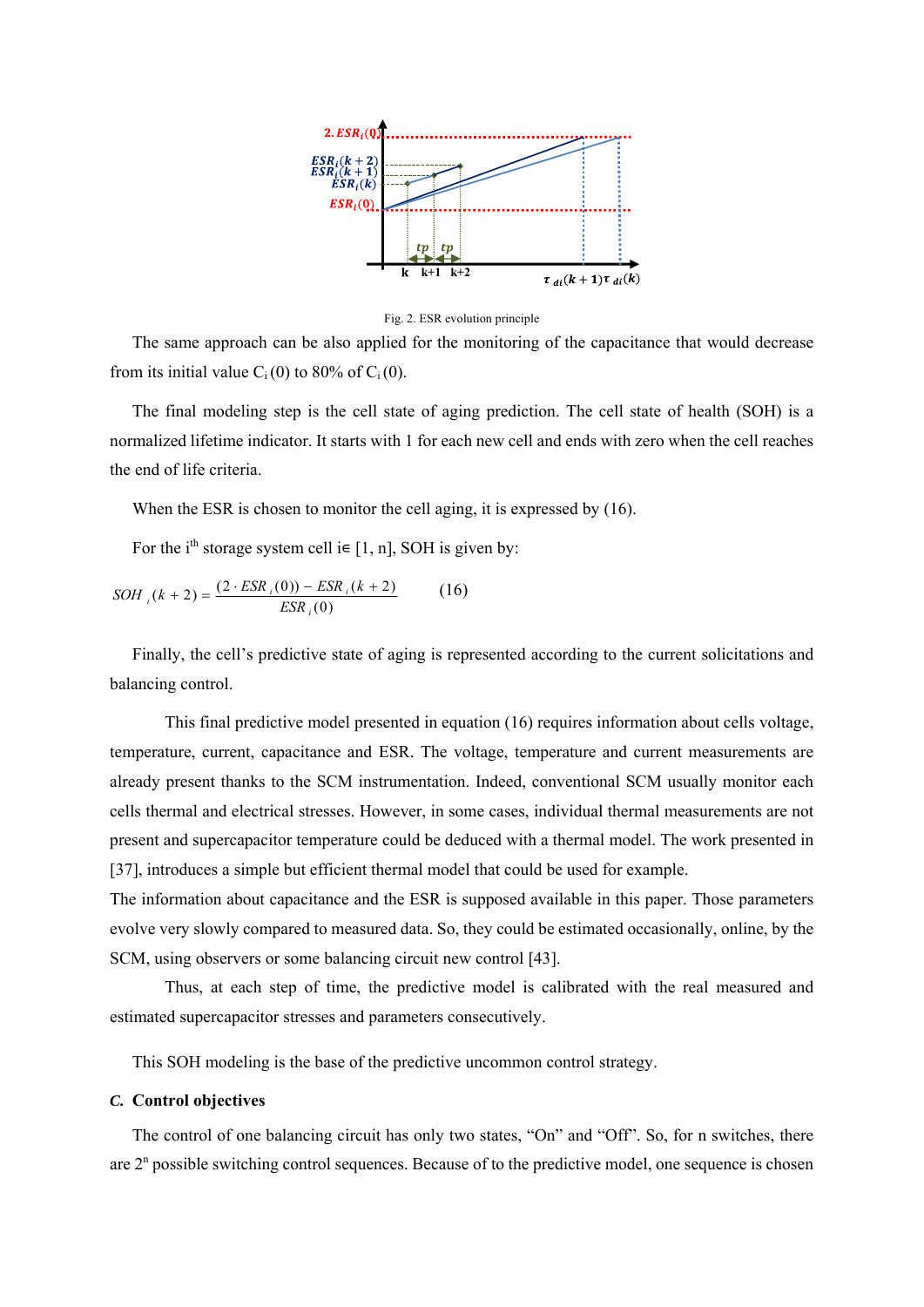from the  $2<sup>n</sup>$  possible switches sequences. This sequence should satisfy the objectives of the lifetime maximization.

u<sub>i</sub>, i∈[1, 2<sup>n</sup>] represents the i<sup>th</sup> control sequences. The possible control states constitute a finite set U as (17).

$$
U = [u_1, \dots, u_{2^n}] \in [0,1]^n \tag{17}
$$

For energy loss reasons, the last sequence  $u_{\gamma}$ , where all switches S<sub>i</sub> are switched "On", is removed from the space U. Thus, the space of possible control states becomes as in (18):

$$
U = [u_1, \dots, u_{2^n-1}] \in [0,1]^n \tag{18}
$$

SOH $(u_i)$ , with i $\in [1, 2^n-1]$ , represents the state of health prediction according to the switches possible sequences.

$$
SOH (u_i) = [SOH_1(u_i),..., SOH_n(u_i)] \in M_{1,n}, i \in [1,2^n - 1]^n
$$
 (19)

The aim of the controller is to maximize the lifetime of the energy storage system. The cells having lowest predicted SOH are the weakest cells. They can reach their end of life criterion faster and cause the system's failure. Consequently, the new balancing circuit control strategy tries to reduce the voltage of the weakest cells in order to slow down their deterioration.

So first, the weakest cells are identified. The table J, in equation 20, takes at each time of each sequence u<sub>i</sub>∈U the cell having the lowest predicted SOH. Thereafter, one final sequence u<sub>i</sub>∈U maximizing the SOH of weakest cells is chosen. The sequence retained is the sequence  $u_i \in U$  where  $J_c$ is verified (22).

$$
J = [J_1, ..., J_n] \in M_{1,n}(20)
$$
  
\n
$$
J_i = \min(SOH(u_i)) \in \mathfrak{R}, i \in [1, 2^n - 1] \quad (21)
$$
  
\n
$$
J_c = \max(J) \quad (22)
$$

The predictive model based on Eyring law, linear ESR evolution in time could be not perfect. However, the predictive model accuracy doesn't disturb the efficiency of our control. Indeed, the objectives of lifetime maximization are based on the comparison of the state of health predicted. When the same model with same law is used for the whole of the stack elements, its precision level has limited impact.

The conventional equalization requires n memorized variables corresponding to the n cell voltages. It could be represented by a matrix of n lines and 1 column,  $M_{(n,1)}$ . Indeed, classical balancing circuit control, compares  $M_{(n,1)}$  memories, selects the lowest value and orders the energy dissipation in the cells with higher values. The new approach of control requires  $((2<sup>n</sup>-1) \times n)$  memorized variables,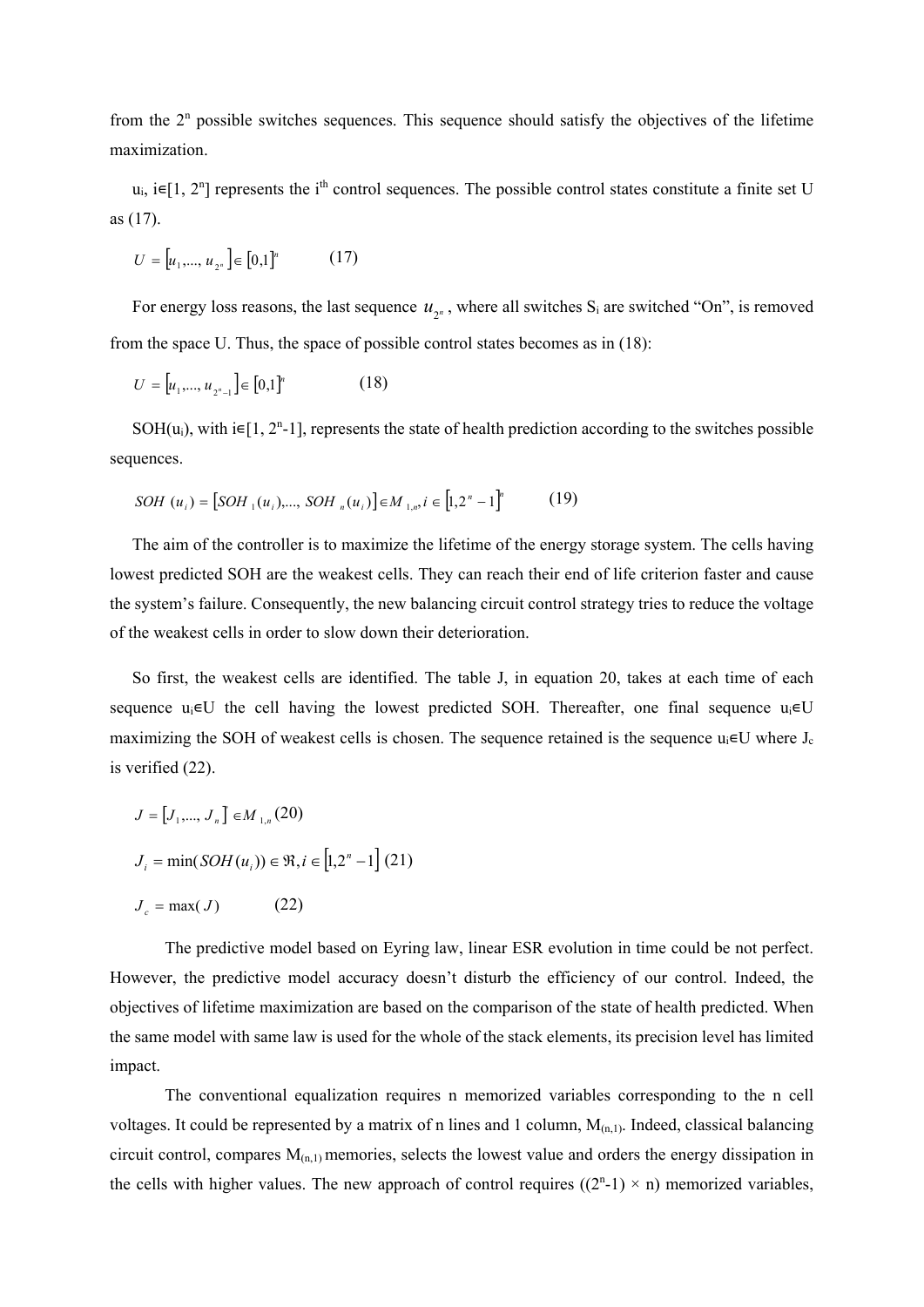corresponding to the different states of health prediction according to the  $2<sup>n</sup>$ -1 possible sequences of the n switches. It could be represented by a matrix of  $(2<sup>n</sup>-1)$  lines and n columns,  $M_{(2<sup>n</sup>-1, n)}$ . Indeed, the new balancing circuit control, predict the state of health of the  $M_{(2^{n}-1,n)}$  memories, compares them in order to identify the lowest cells and select one of the  $(2<sup>n</sup>-1)$  sequences assuring maximization of predicted state of health of the lowest cells identified.

So thanks to the finite control set model predictive control (FCS-MPC), no complicated optimal resolution algorithm is required but only a largest memory is added. In fact, the same equation (19) is applied for the  $(2n-1) \times n$  different states and a simple research of maximal and minimal values is applied in order to choose the optimal sequences of control maximizing lifetime. For both control it is important to note that each balancing circuit could be controlled indecently of the others

#### **IV. Performance demonstration**

In order to evaluate the FCS-MPC control strategy, realistic simulations are conducted based on a multi model of the supercapacitor's energy storage system.

The simulation is conducted on Matlab/Simulink. It is constituted by a module of supercapacitor storage systems with a dispersion of initial parameters. Each cell evolves in time singularly according to its specific electrical and environmental stresses until failure in order to account for real time behaviors. This storage system is monitored by a supercapacitor management system.

The SCM simulation hardware involves controlled shunting resistors placed at the terminal of each supercapacitor with instrumentations that measure cell's temperature and voltage, storage system's voltage and input current. Software simulation part includes ESR and C estimation along with the switch control. In this paper, the estimations of ESR and C, by estimators or observers are not discussed [43]. This paper focuses only on the control part.

In the following part, the aging of the storage system is studied and analyzed. A comparison of the system's evolution using both new and conventional approaches is developed.

Thus, this section is divided in two subsections: the simulation description and the analysis of the results.

#### *D.* **Simulation description**

The simulation considers an energy storage system including three 3000F, 2.7V supercapacitor models associated in series and three switched shunt 10Ω resistor balancing circuits at the terminal of each cell system. Only three supercapacitors are used in the simulation for simplicity. In fact, three supercapacitors are sufficient to describe the principle of the balancing methods. A maximal temperature dispersion between two elements is applied taking into account transportation application environment.

This storage system undergoes a repetitive power cycling corresponding to a New European Driving Cycle (NEDC) as shown in Fig. 3.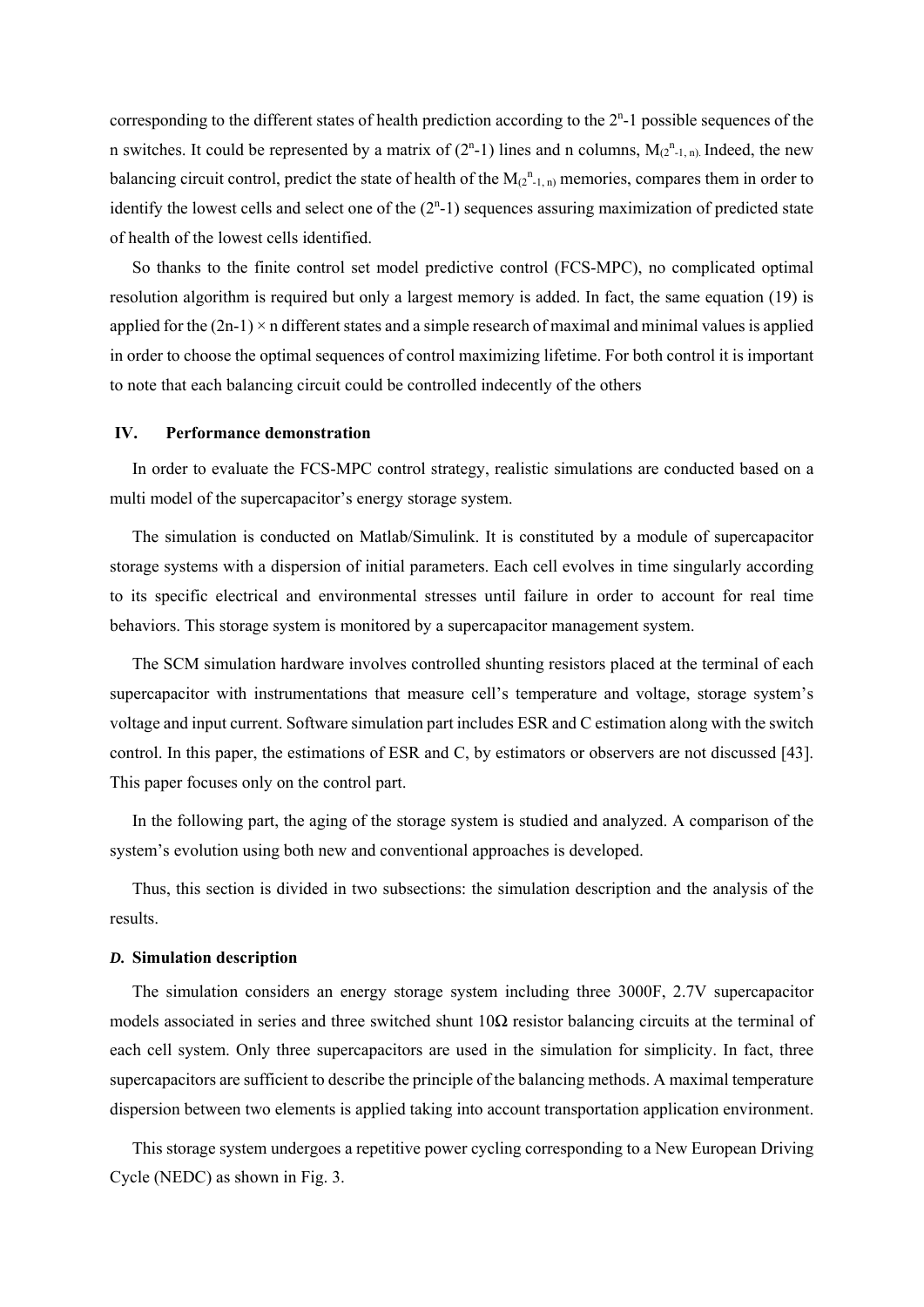

Fig. 3. NEDC power cycle

The simulation used is realistic due to its ability to reproduce different energy storage system real phenomena. In fact, thanks to the different models (electrical, thermal and aging models) used, each supercapacitor simulated, evolves according to its specific solicitations. The thermal model allows supercapacitor overheating reproduction but also the thermal interaction with the ambient temperature. The aging model allows supercapacitor time evolution and according to the electrical and thermal stresses, reproduces the internal parameters degradation in time. Finally, the electrical model interacts with the aging model and evolves in time and use.

Thus every supercapacitor evolves in time according to its own stresses. The energy storage system degrades over time until its failure, driven by the element reaching first, one of its end of life criteria



Fig. 4. Supercapacitor cell modeling: I(t) the input current, V<sub>i</sub>(t) the terminal cell voltage, I<sub>sci</sub>(t) the cell current,  $\Phi_i(t)$  the effect joule dissipation,  $\Theta_i(t)$  the cell temperature.

Figure 4 summarizes the simulation of the supercapacitor's stack model whose parameters are variable according to the application. This diagram represents the coupling realized between different models in order to simulate the real supercapacitor behavior.

The application generates the appropriate current, I(t), according to the power NEDC application and on the measured voltage of the stack.

The supercapacitor electrical model is represented by the simplest but sufficient ESR-C series model.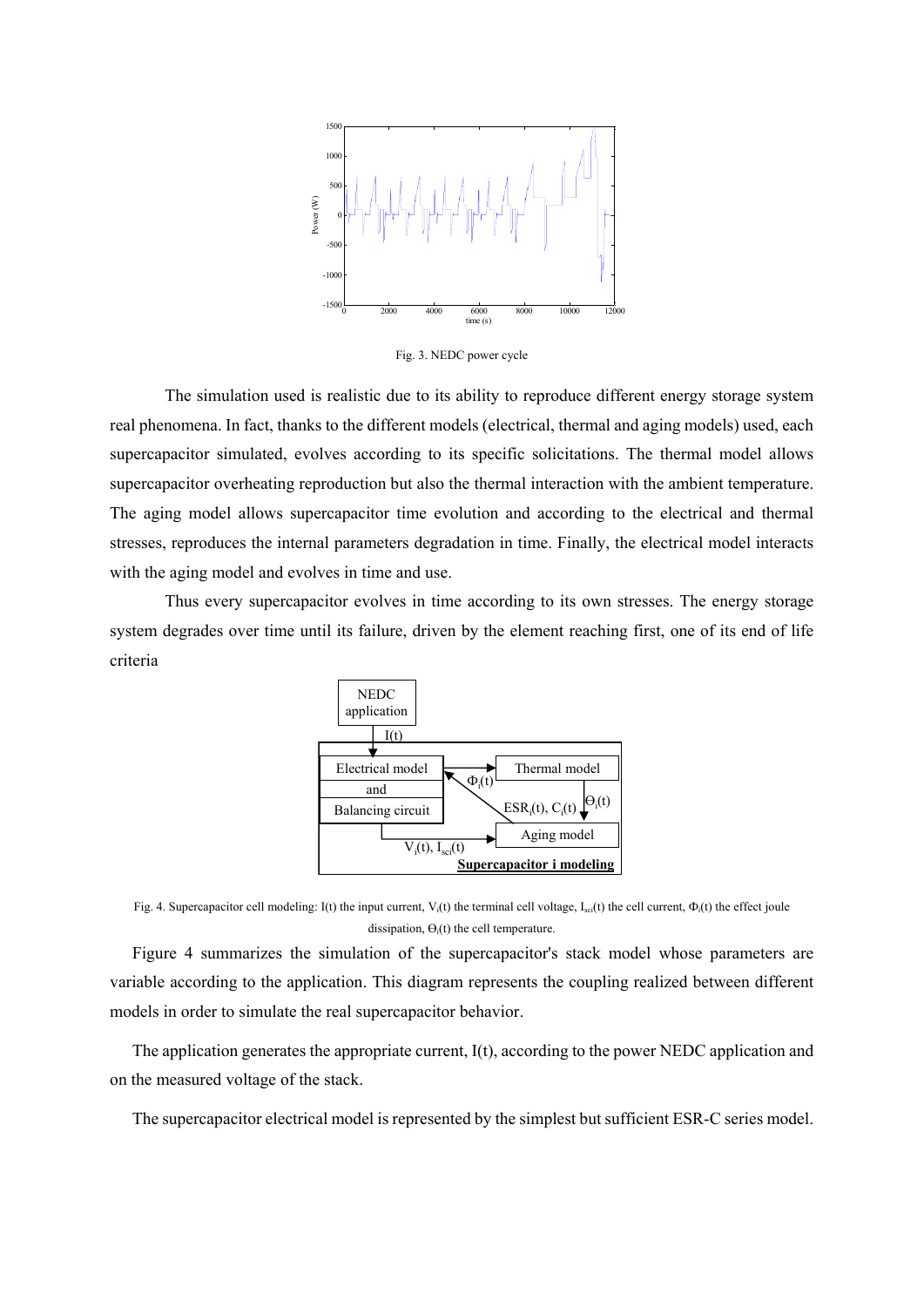The aging of each cell is a function of thermal, voltage and cycling stresses as described in the aging model presented above. The lifetime presented in equations (1), (10) and (11) is divided by a factor of 10 in order to reduce the system's lifetime and accelerate the simulation.

To simulate the thermal dynamic behavior of each cell, we used a realistic thermal model which contains the cell overheating and its interactions with the environment.

This thermal model [37], is shown in Fig. 5.



Fig. 5. Thermal model of the supercapacitor

The temperature is represented by two thermal nodes (case and core temperature).

 $C<sub>TH-SC</sub>$  is the thermal capacity of the supercapacitor. It is expressed in Joules per Kelvin.

R<sub>cond</sub> is the thermal resistance that represents the conduction phenomenon. It is expressed in Kelvins per Watt. It models the heat transfer from the core of the supercapacitor to its case.

R<sub>conv</sub> is the thermal resistance that represents the convection phenomenon. It is expressed in Kelvins per Watt. It models the temperature exchange between the case and the air.

 $T_a$  is the temperature of the external environment. It is expressed in Kelvin.

 $\Phi_i$  is the heat dissipation from Joule's effect. It is expressed in Watts. It is equal to the supercapacitor's losses during the charge/discharge cycle (reversible heat dissipation [44] is neglected).

#### *E.* **Results analysis**

In this example, the balancing control sample time is 0.1 second corresponding to the NEDC sample time. It is also applied only during charge and rest phases and not in discharge phases in order to minimize energy losses.

The initial parameters of the module cells are summarized in table I.

TABLE I. SIMULATION INITIAL PARAMETERS

|                          | <b>System initial conditions</b> |        |        |
|--------------------------|----------------------------------|--------|--------|
|                          | Cell 1                           | Cell 2 | Cell 3 |
| $C_i(0)$ (F)             | 3345                             | 3000   | 2655   |
| $ESR_i(0)$ (m $\Omega$ ) | 0.232                            | 0.261  | 0.290  |
| $V_i(0)$ (V)             | 2.5                              | 2.5    | 2.5    |
| $T_{ai}$ (K)             | 298                              | 298    | 298    |
| $CTH-SCi (J/K)$          | 700                              | 700    | 700    |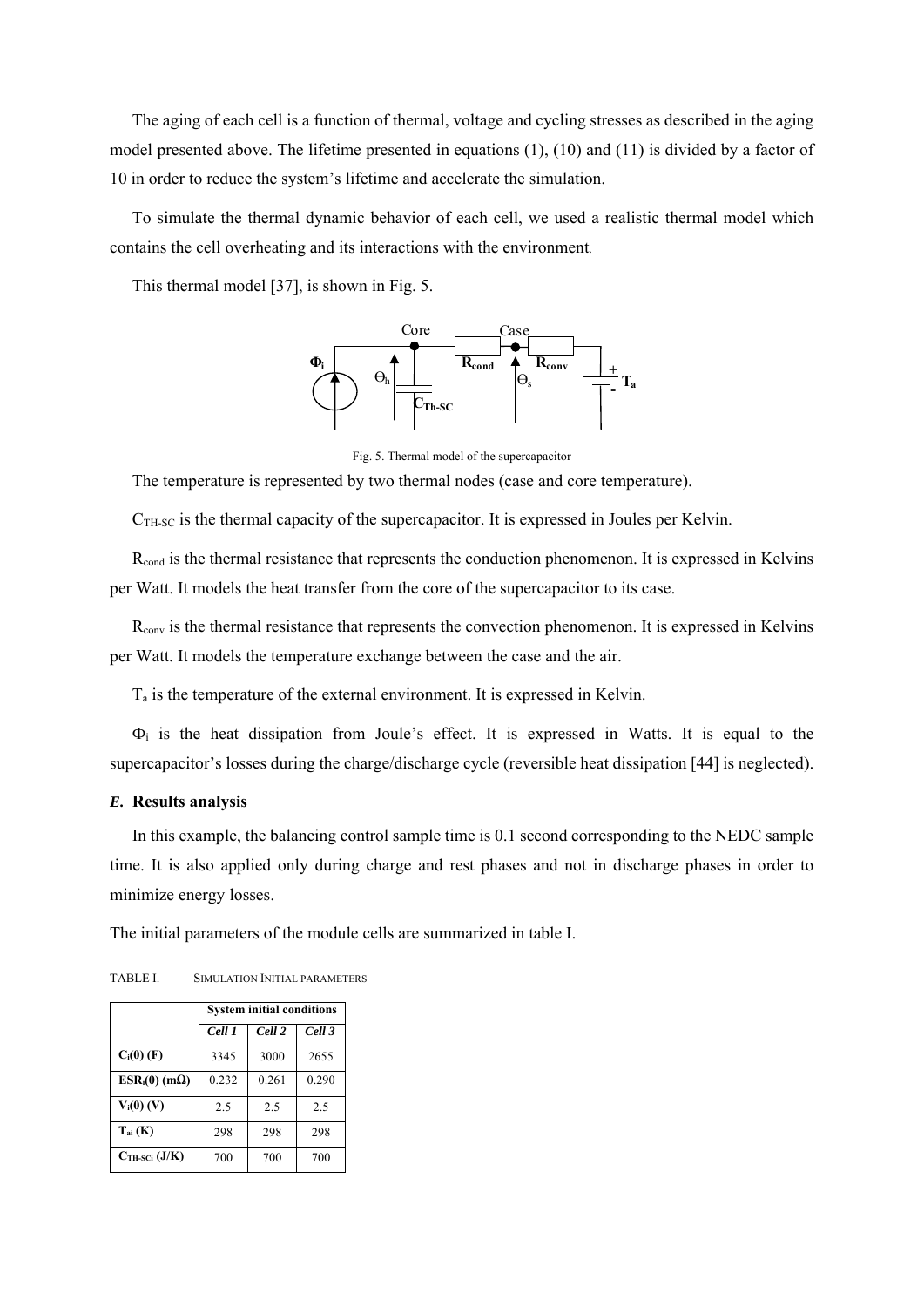|                           | <b>System initial conditions</b> |        |        |
|---------------------------|----------------------------------|--------|--------|
|                           | Cell 1                           | Cell 2 | Cell 3 |
| $R_{\text{convi}}$ (kK/W) | 0.057                            | 0.059  | 0.061  |
| $R_{\text{condi}}$ (K/W)  | 0.627                            | 0.627  | 0.627  |

For the i<sup>th</sup> cell:  $C_i(0)$  is the initial capacitance,  $ESR_i(0)$  is the initial equivalent series resistance,  $V_i(0)$  is the initial cell voltage,  $C_{TH-SCi}$ ,  $R_{convi}$  and  $R_{condi}$  are respectively the convection capacitance and conduction resistance of the thermal model,  $T_{ai}$  is the ambient temperature.

The difference values between each cell has more than one purpose. First of all, it emulates the initial characteristic differences between the supercapacitors in the same stack. A maximal initial dispersion of  $\pm 11.5\%$  is setup on the nominal supercapacitor characteristics assigned to the Cell 2. It is secondly used to induce the thermal dispersion that exists across the pack. Thus, both of initial ESR values and the R<sub>conv</sub> of the thermal model were used to bring a maximum dispersion of  $\pm$ 5°C with the Cell 2 temperature.

Both the balancing circuit classical equalization control and the new lifetime maximization control are applied with these same initial conditions.

The classical equalization approach, which removes charge from the most charged elements, aims to resolve the voltage dispersion between supercapacitors along with the system lifetime. It reduces cell voltages to reach the lowest cell voltage (see Fig. 6).



Fig. 4. Cell voltages for NEDC cycle with classical voltage equalization

This new approach identifies at each control step the weakest cells to be less exploited. This one leads voltage dispersion according to aging of the system cells. Figure 7 and 8 represent a case of voltage dispersion observed along the system's lifetime.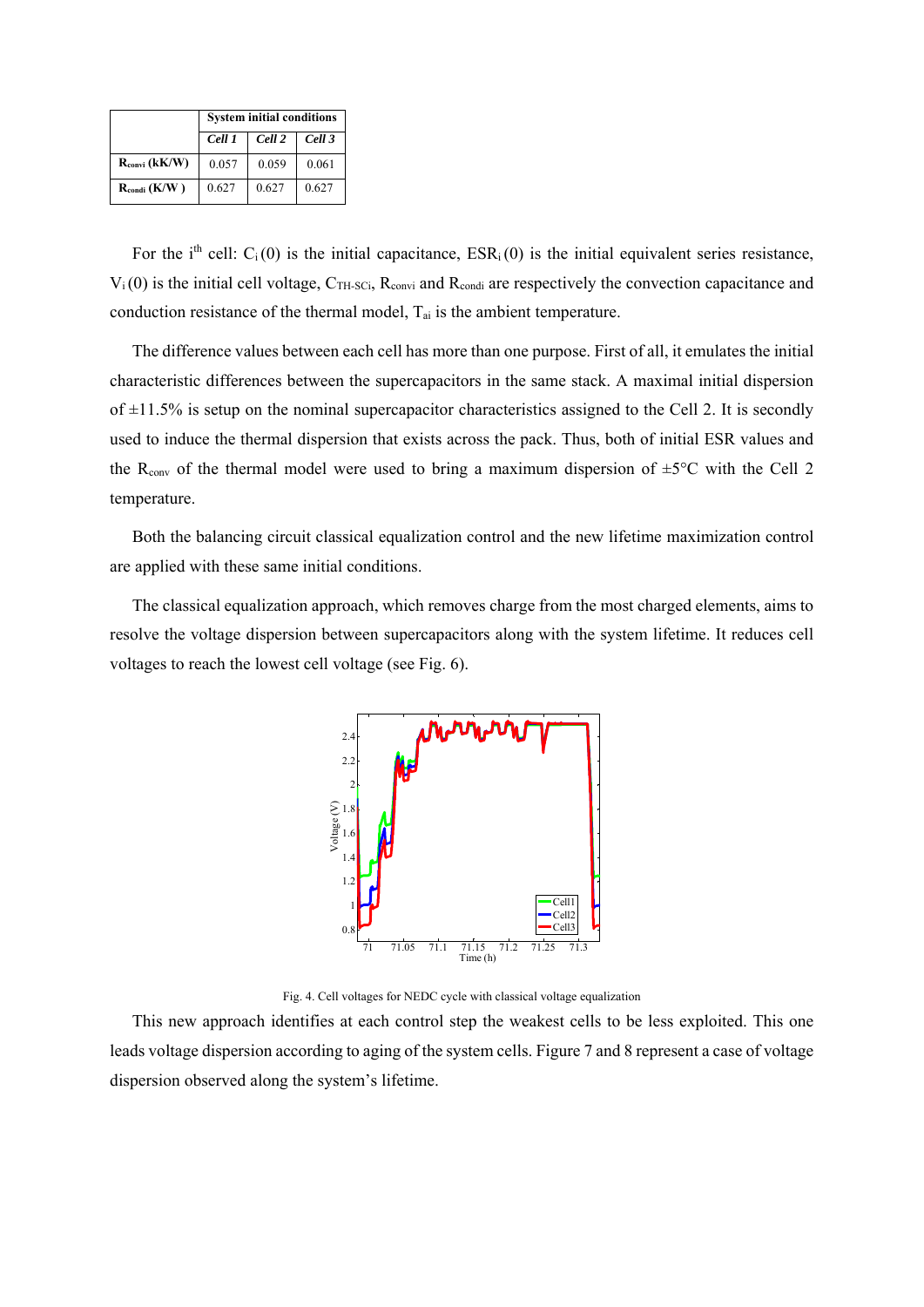

Fig. 5. Case of cell voltages for NEDC cycle with predictive new control**.** 



Fig. 6. Case of cell voltages for NEDC cycle with predictive new control

The evolution of the cells  $ESR_i(t)$  along the system lifetime is represented in order to analyze its aging behavior according to the balancing circuit control.

Figure 9 represents the evolution of each cell ESR over aging for both balancing control approaches.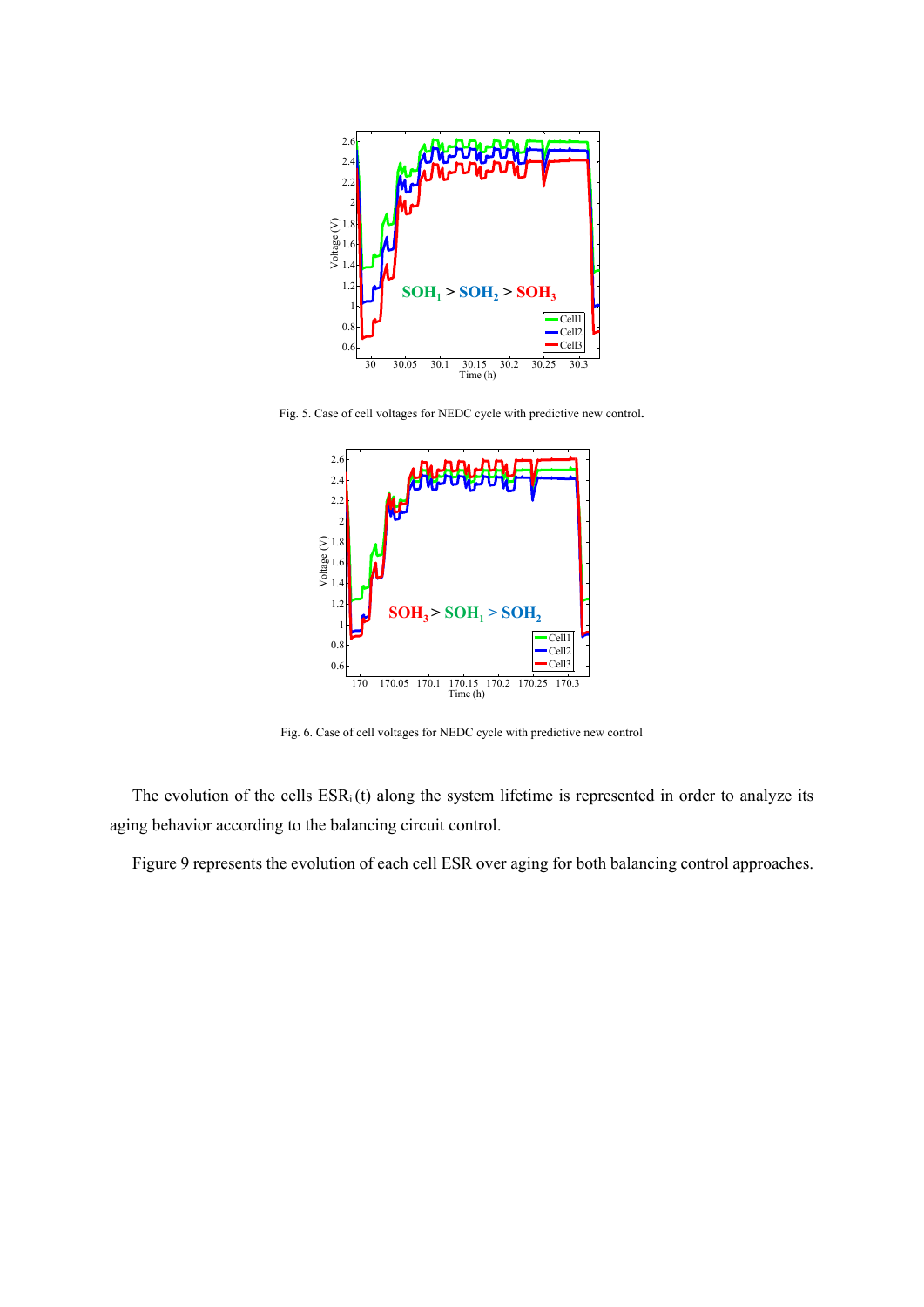

Fig. 7. System ESRi(t) evolution

The full lines represent the cell  $ESR_i(t)$  evolution when the new predictive control approach is applied to the system. The dotted lines represent the same cell  $ESR_i(t)$  evolution when the classical voltage equalization is applied to the system. The horizontal lines represent the end of life criterion for each supercapacitor. The vertical lines represent the system end of life for each control strategy.

The storage system end of life (noted  $\tau_{dc}$ ) results from the "Cell 3" failure when the conventional voltage equalization is applied. Indeed, this cell, which has the highest ESR and the highest R<sub>conv,</sub> undergoes a much important thermal stress. Thus, at equal voltages, "Cell 3" is more thermally stressed than other cells so it fails prematurely first.

However, with this new approach of balancing control, the end of life of each cell and consequently of the system is reached at the same time (denoted  $\tau_{do}$ ). Indeed, the new approach compensates the thermal stress by a lower voltage and then equalizes the state of health of the system cell.

Figure 10 represents the system cell's state of health evolution over aging with both control strategies.



Fig. 8. Cell system SOHi(t) evolution for both control strategies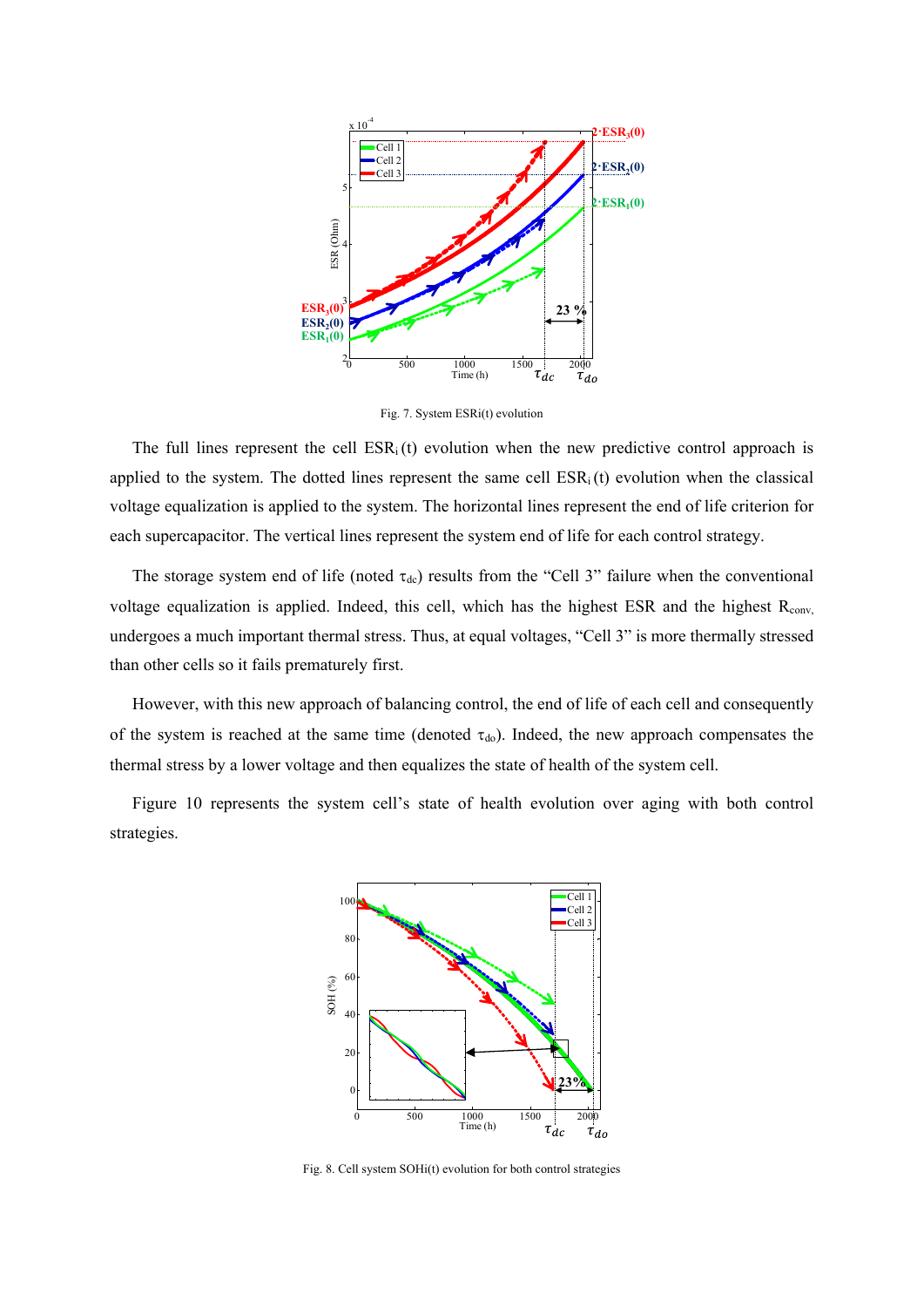With the classical equalization and at equal voltages, the weakest element "Cell 3" is aging faster than the others and causes the system's failure when "Cell 2" has a SOH of 30% and "Cell 1" SOH of 46%. However, with the new approach, the SOH of each cell is equalized in order to maximize the system's lifetime. The cells reach their end of life criteria simultaneously. Consequently, this method maximizes the storage system's lifespan and wins more than 23% longevity.

The energy efficiency η is used in the following in order to compare the performances of balancing circuits (23) [17].

$$
\eta(\%) = \frac{\sum_{i=1}^{n} W_{sci} - \sum_{i=1}^{n} W_{eqi}}{\sum_{i=1}^{n} W_{sci}} \cdot 100
$$
 (23)

Where,  $W_{\text{sci}}$  is the energy stored in the supercapacitor  $SC_i$  along the cycles and  $W_{\text{eq}}$  is energy dissipated inside balancing circuit i during cycles.

Table I summarizes the different control strategies resulted from this simulation.

TABLE II. RESULTS COMPARISON

|                          | Classical equalization | New control | <i>Comparison</i> $(\%)$ |
|--------------------------|------------------------|-------------|--------------------------|
| End of life $t_d$ (days) | 70.7                   | 87.3        | $+23%$                   |
| Efficiency η $(%$ )      | 98.8                   | 97.9        | $-1\%$                   |

According to this table, classical equalization dissipated a bit less compared to the new approach of control. Indeed, classical balancing aims to only equalize voltage between elements. So, after a certain period of time, equalization is established and balancing circuit dissipation will be reduced (see Fig.6). However, the new approach of balancing leads to create a voltage dispersion corresponding to the actual dispersion of the state of health. This voltage dispersion changes regularly along SESS lifetime in order to equalize solicitations between supercapacitors (see Fig.7 and Fig.8). Thus, the equalization is never established and the dissipation is more important. However, the difference in balancing efficiencies in both strategies of control doesn't exceed 1%. So, the system efficiency is considered to be the same in both control approaches. Even if more energy is dissipated in the balancing resistance, the new control approach assures that this dissipation is low compared to the energy stored in the SESS. For example, with a 10  $\Omega$  balancing resistance, the maximum current dissipated is 0.27 A. This value is negligible compared to current crossing the supercapacitor for high power solicitations.

#### *F.* **Lifetime cost**

The section before provides the maximization of lifetime of the supercapacitors module and the preservation of the balancing efficiency when the new control of balancing circuit approach is applied. This section is aimed at figuring out the savings behind the reduced costs of this new approach. When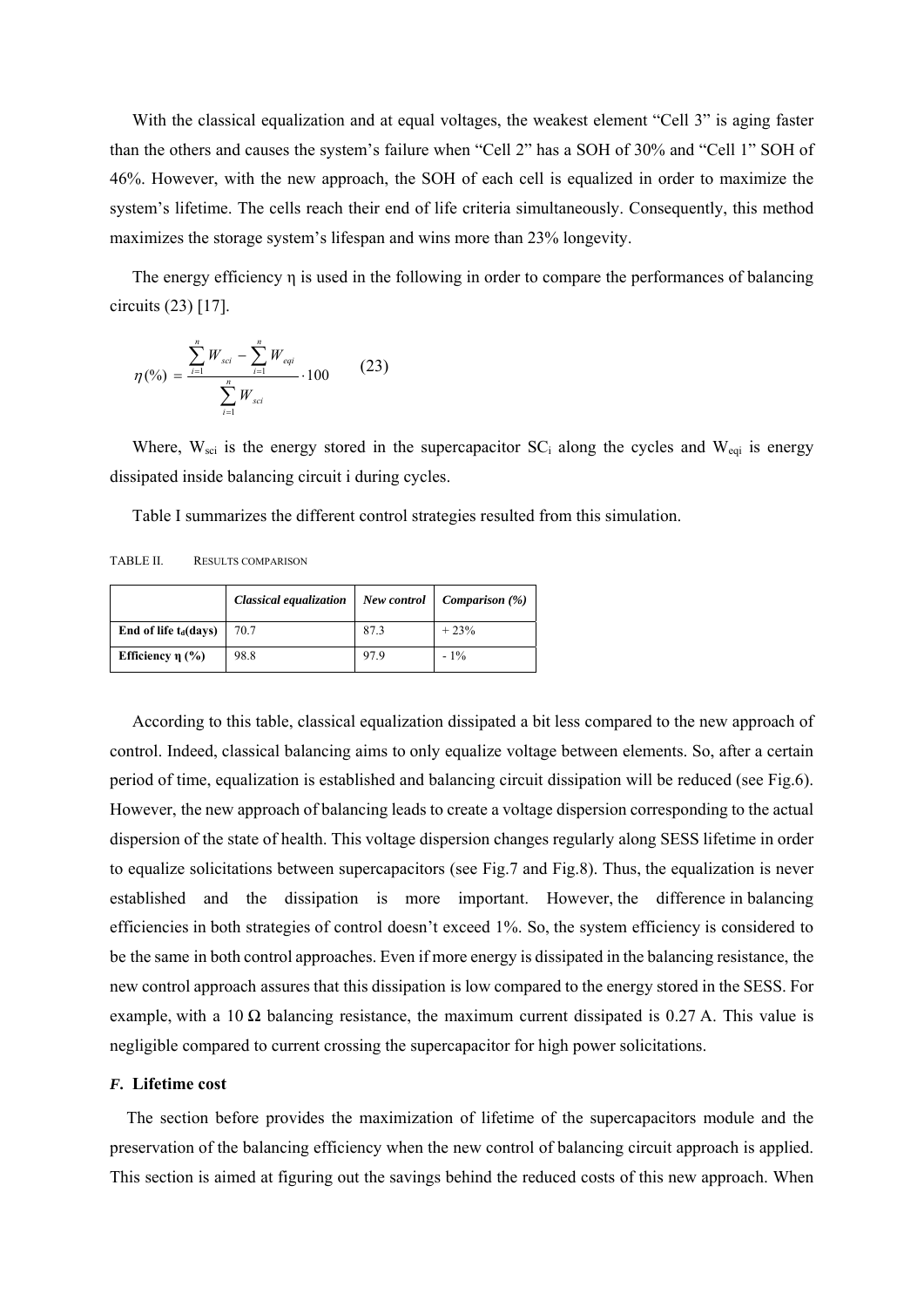the energy storage reaches its end of life criterion and fails, it is replaced by a new one. The lifetime cost analyses supposes the SCM still working when replacement is made.

We consider in this analyze the same energy storage system, monitored by the same SCM with the same balancing circuits. The only difference is still in the control approach of balancing circuit, which could be the classical voltage equalization or the new approach of control proposed.

The SCM reliability is considered higher than energy storage system reliability. Besides SCM cost still the same whatever is the balancing circuit control used. Thus SCM investment considered as identical, it is neglected in this comparative part.

The indicator used to analyze the system's cost along its usage is Am. It concerns the amortization and used compare the system cost with both balancing control approach (24):

$$
Am = \frac{C_s}{\tau_d} \left[ \frac{\epsilon}{\omega} \right] \quad (24)
$$

 $C_s$  is the system cost (25) and  $\tau_d$  is the duration of use of the storage system.

 $C_s = n \cdot C_{sc}$  (25)

 $C_{SC}$  is the initial investment of 3000F, 2.7V supercapacitors equal to 30€ for each cell corresponding to 10€/kF.

 Results of the previous case of simulation with both balancing control strategies are summarized in the table below.

| TABLE III. | COST COMPARIZON |
|------------|-----------------|
|------------|-----------------|

|                      | Classical equalization   New control   Comparison |      |        |
|----------------------|---------------------------------------------------|------|--------|
| Am $(\epsilon$ /day) | 1.27                                              | 1.03 | $-19%$ |

Using same materials and same devices in the same conditions, the storage system longevity is extended by 23% and winning 19% on its amortization. In many high power applications, supercapacitor energy storage system is constituted by dozens and hundreds of serial elements. Thus, winning 19% of the initial investment is considered as a successful result especially when no need to add any special devices to the actual system.

#### **V. Conclusion**

This paper presents a new approach of balancing circuit control which enhances the storage system's lifespan. This new approach was never been before. It uses the existing SCM, along with a new kind of balancing circuit control strategy that maximizes the storage system's lifespan. Contrary to conventional balancing function which aims to equalize voltages between system's cells, the new control strategy focuses on the state of aging of each cell. It aims to adapt the solicitation of each cell according to its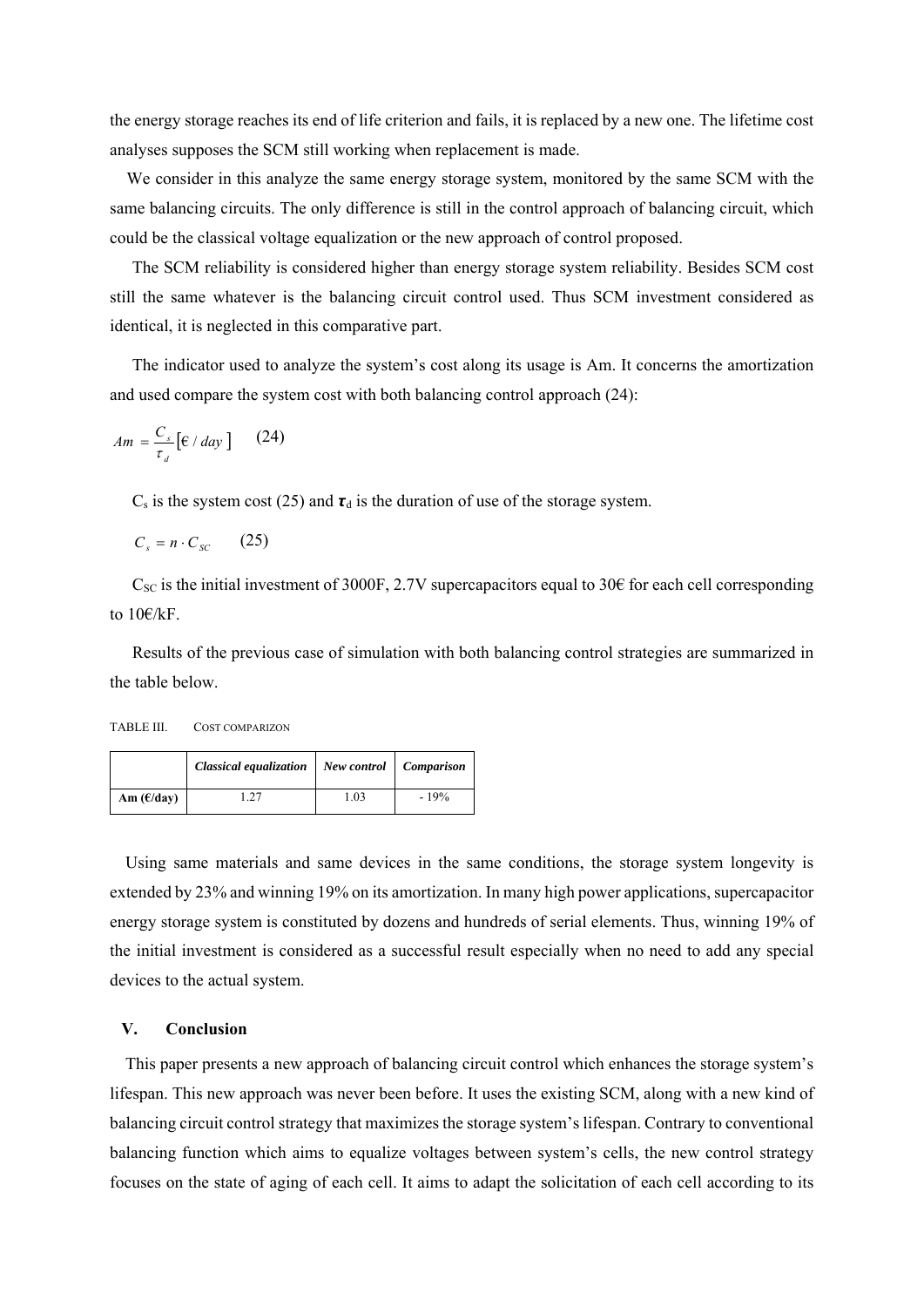state of heath in order to maximize its lifetime and then maximize the whole system's lifespan.

The new control strategy is validated using realistic supercapacitor energy storage system simulation. The simulation represents an energy storage system close to reality monitored by a SCM. It evolves according to its specific solicitations until reaching failure. Comparing a critical case evolution with conventional equalization, the gain is quantified when using this method. The lifetime is extended for this case by 23% with the new control strategy. Moreover, the efficiency of the system remains the same. After that, the price gain is presented when using this new methodology and shows a gain of 19% of the initial investment price by such a control strategy.

The method presented in this paper has many advantages. It uses equipment already present for the majority of storage system applications. It could be implemented in every SCM software and replace conventional voltage equalization strategy. This new approach is studied for the supercapacitor's energy storage systems but it could also be generalized to cover other energy storage systems such as BMS for Li-Ion batteries.

The perspectives of this work are real experiments with real storage system and SCM.

#### **References**

- [1] J. C. Schroeder and F. W. Fuchs, "General Analysis and Design Guideline for a Battery Buffer System With DC/DC Converter and EDLC for Electric Vehicles and its Influence on Efficiency," *Power Electron. IEEE Trans. On*, vol. 30, no. 2, pp. 922–932, Feb. 2015.
- [2] M. Uno and A. Kukita, "Bidirectional PWM Converter Integrating Cell Voltage Equalizer Using Series-Resonant Voltage Multiplier for Series-Connected Energy Storage Cells," *Power Electron. IEEE Trans. On*, vol. 30, no. 6, pp. 3077–3090, Jun. 2015.
- [3] A. Kuperman, M. Mellincovsky, C. Lerman, I. Aharon, N. Reichbach, G. Geula, and R. Nakash, "Supercapacitor Sizing Based on Desired Power and Energy Performance," *Power Electron. IEEE Trans. On*, vol. 29, no. 10, pp. 5399–5405, Oct. 2014.
- [4] M. Averbukh, S. Lineykin, and A. Kuperman, "Portable Ultracapacitor-Based Power Source for Emergency Starting of Internal Combustion Engines," *Power Electron. IEEE Trans. On*, vol. 30, no. 8, pp. 4283–4290, Aug. 2015.
- [5] B. Hredzak, V. G. Agelidis, and G. D. Demetriades, "A Low Complexity Control System for a Hybrid DC Power Source Based on Ultracapacitor–Lead–Acid Battery Configuration," *Power Electron. IEEE Trans. On*, vol. 29, no. 6, pp. 2882–2891, Jun. 2014.
- [6] R. German, P. Venet, A. Sari, O. Briat, and J.-M. Vinassa, "Improved Supercapacitor Floating Ageing Interpretation Through Multipore Impedance Model Parameters Evolution," *Power Electron. IEEE Trans. On*, vol. 29, no. 7, pp. 3669–3678, Jul. 2014.
- [7] P. Sharma and T. S. Bhatti, "A review on electrochemical double-layer capacitors," *Energy Convers. Manag.*, vol. 51, no. 12, pp. 2901 – 2912, Dec 2010.
- [8] D. B. Murray and J. G. Hayes, "Cycle Testing of Supercapacitors for Long-Life Robust Applications," *Power Electron. IEEE Trans. On*, vol. 30, no. 5, pp. 2505–2516, May 2015.
- [9] B. Hredzak, V. G. Agelidis, and Minsoo Jang, "A Model Predictive Control System for a Hybrid Battery-Ultracapacitor Power Source," *Power Electron. IEEE Trans. On*, vol. 29, no. 3, pp. 1469–1479, Mar. 2014.
- [10] D. B. W. Abeywardana, B. Hredzak, and V. G. Agelidis, "Single-Phase Grid-Connected LiFePO Battery–Supercapacitor Hybrid Energy Storage System With Interleaved Boost Inverter," *Power Electron. IEEE Trans. On*, vol. 30, no. 10, pp. 5591–5604, Oct. 2015.
- [11] F. Ongaro, S. Saggini, and P. Mattavelli, "Li-Ion Battery-Supercapacitor Hybrid Storage System for a Long Lifetime, Photovoltaic-Based Wireless Sensor Network," *Power Electron. IEEE Trans. On*, vol. 27, no. 9, pp. 3944 –3952, Sep. 2012.
- [12] H. Zhou, T. Bhattacharya, D. Tran, T. S. T. Siew, and A. M. Khambadkone, "Composite Energy Storage System Involving Battery and Ultracapacitor With Dynamic Energy Management in Microgrid Applications," *Power Electron. IEEE Trans. On*, vol. 26, no. 3, pp. 923–930, Mar 2011.
- [13] F. A. Inthamoussou, J. Pegueroles-Queralt, and F. D. Bianchi, "Control of a Supercapacitor Energy Storage System for Microgrid Applications," *Energy Convers. IEEE Trans. On*, vol. 28, no. 3, pp. 690–697, Sep. 2013.
- [14] A. Affanni, A. Bellini, G. Franceschini, P. Guglielmi, and C. Tassoni, "Battery choice and management for new-generation electric vehicles," *Ind. Electron. IEEE Trans. On*, vol. 52, no. 5, pp. 1343–1349, Oct. 2005.
- [15] J. Chatzakis, K. Kalaitzakis, N. C. Voulgaris, and S. N. Manias, "Designing a new generalized battery management system," *Ind. Electron. IEEE Trans. On*, vol. 50, no. 5, pp. 990–999, Oct. 2003.
- [16] Jian Qi and D. D.-C. Lu, "Review of battery cell balancing techniques," in *Power Engineering Conference (AUPEC), 2014 Australasian Universities*, pp. 1–6, Sep 2014.
- [17] D. Youssef, V. Pascal, and R. Gerard, "Comparison of the Different Circuits Used for Balancing the Voltage of Supercapacitors: Studying Performance and Lifetime of Supercapacitors," presented at the ESSCAP, Lausanne, Suisse, 2006.
- [18] M.-Y. Kim, C.-H. Kim, J.-H. Kim, and G.-W. Moon, "A Chain Structure of Switched Capacitor for Improved Cell Balancing Speed of Lithium-Ion Batteries," *Ind. Electron. IEEE Trans. On*, vol. 61, no. 8, pp. 3989–3999, Aug. 2014.
- [19] T. H. Phung, A. Collet, and J.-C. Crebier, "An Optimized Topology for Next-to-Next Balancing of Series-Connected Lithium-ion Cells," *Power Electron. IEEE Trans. On*, vol. 29, no. 9, pp. 4603–4613, Sep. 2014.
- [20] M.-Y. Kim, J.-H. Kim, and G.-W. Moon, "Center-Cell Concentration Structure of a Cell-to-Cell Balancing Circuit With a Reduced Number of Switches," *Power Electron. IEEE Trans. On*, vol. 29, no. 10, pp. 5285–5297, Oct. 2014.